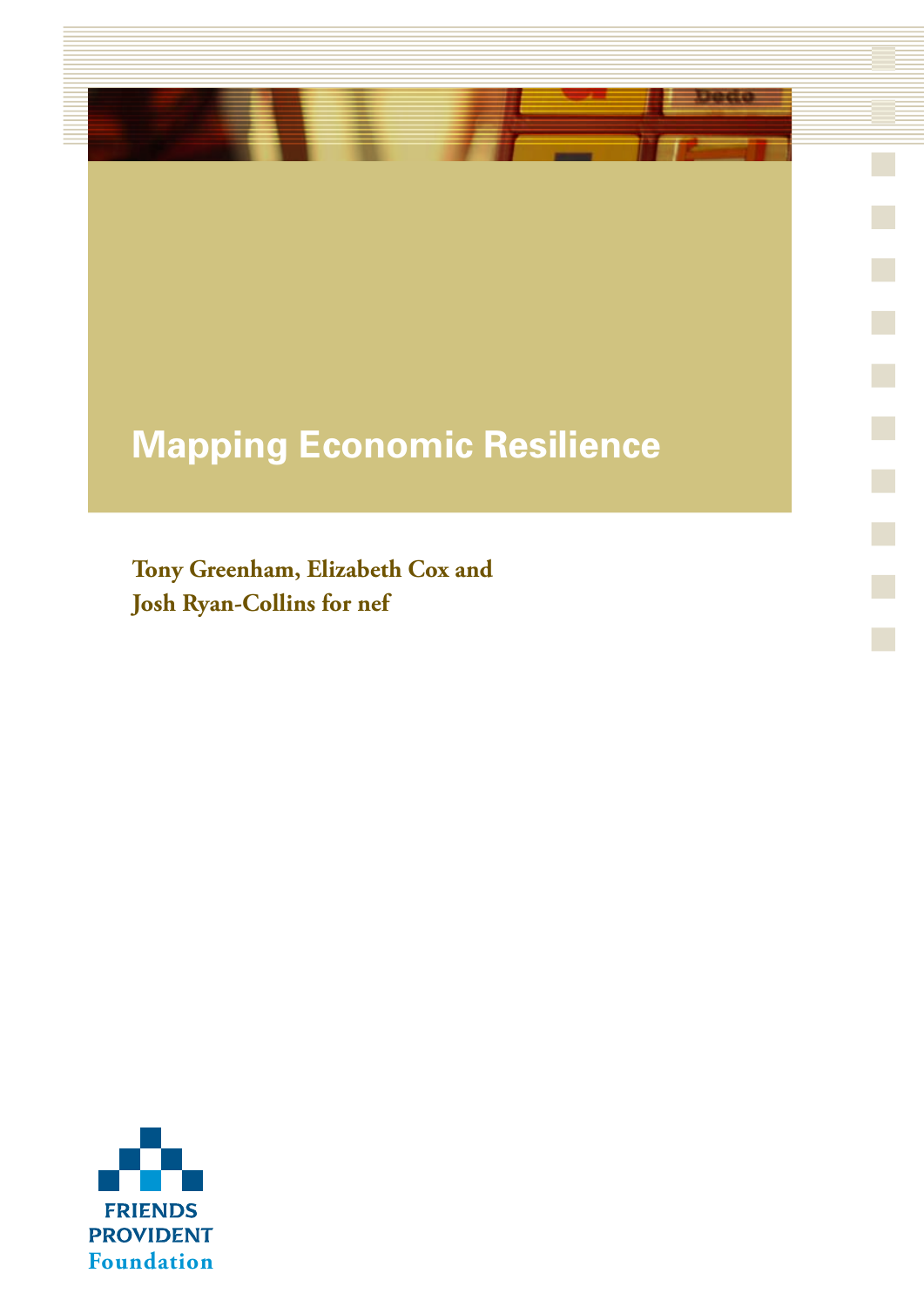#### **Further information**

This publication and its two supporting documents, *Mapping Economic Resilience: Appendices* and *Mapping Economic Resilience: Literature review*, can be downloaded free of charge from the FPF website (www.friendsprovidentfoundation.org).

Published 2013 by

Friends Provident Foundation Tower House Fishergate York Y010 4AU

The views expressed in this report are those of the authors, and not necessarily those of the Foundation.

© nef 2013

ISBN 978-1-908769-25-1 (pdf)

All rights reserved. Reproduction of this report by photocopying or electronic means for noncommercial purposes is permitted. Otherwise, no part of this report may be reproduced, adapted, stored in a retrieval system or transmitted by any means, electronic, mechanical, photocopying, or otherwise without the prior written permission of Friends Provident Foundation.

#### **Friends Provident Foundation**

Friends Provident Foundation is a grant-making charity working to support greater economic resilience through building knowledge and taking action at the strategic and local levels. It is particularly concerned with supporting the development of models of economic activity that include those who are most vulnerable to market failure. Established as part of the demutualisation of Friends Provident Life Office in 2001 and the flotation of Friends Provident plc, it is independent and has its own board of Trustees. **www.friendsprovidentfoundation.org**

#### **nef**

nef (the new economics foundation) is an independent think-and-do tank that inspires and demonstrates real economic well-being. nef aims to improve quality of life by promoting innovative solutions that challenge mainstream thinking on economic, environmental and social issues.

This report was written by Tony Greenham, Elizabeth Cox and Josh Ryan-Collins, with contributions from Stephen Reid and Alice Martin. **www.neweconomics.org**

Editorial and design by Magenta Publishing Ltd (www.magentapublishing.com)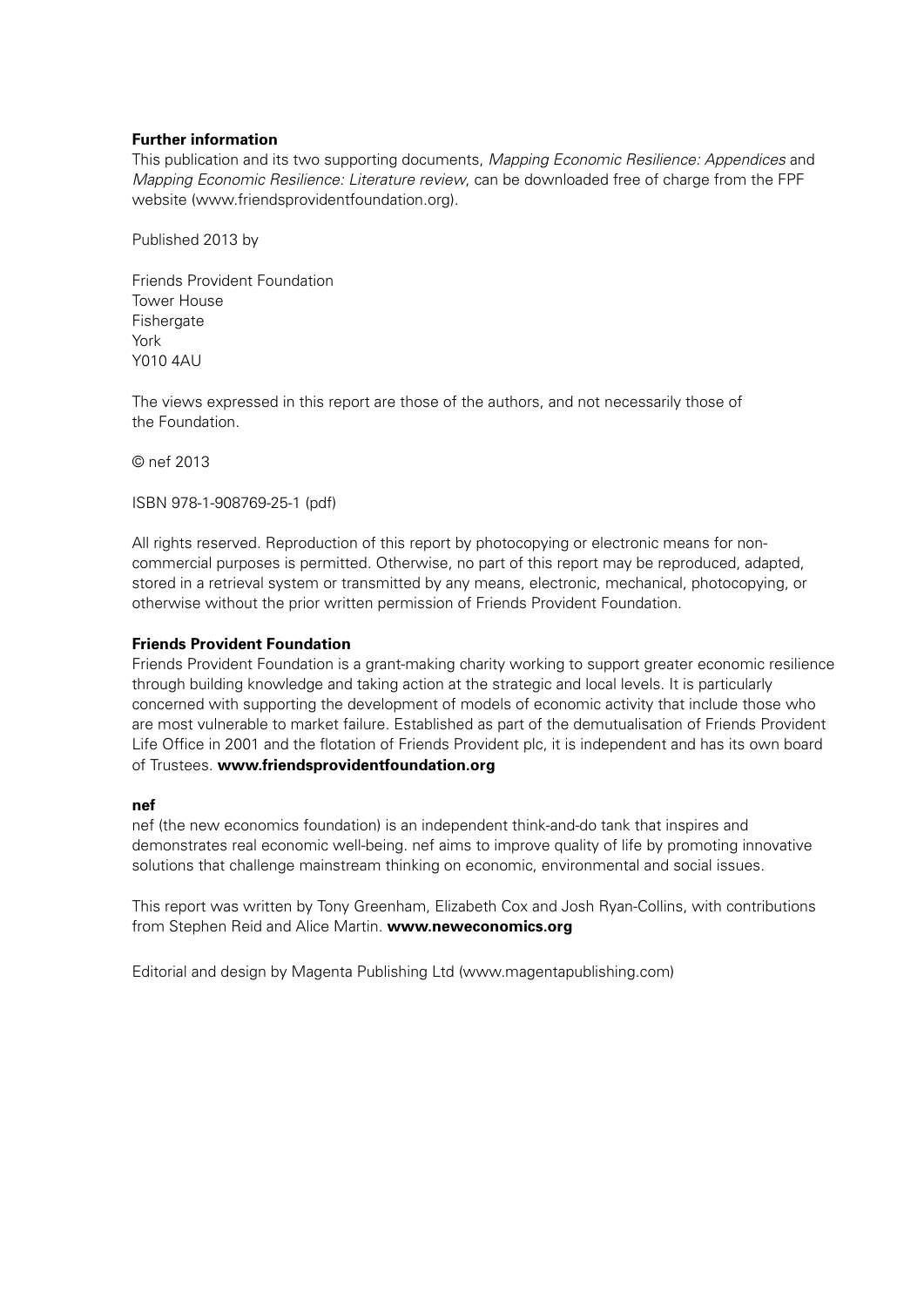### **Contents**

ı

|   | <b>Executive summary</b>                                                                                                                                                                                                                                                                               | 5                                            |
|---|--------------------------------------------------------------------------------------------------------------------------------------------------------------------------------------------------------------------------------------------------------------------------------------------------------|----------------------------------------------|
| 1 | <b>Background</b>                                                                                                                                                                                                                                                                                      | 9                                            |
| 2 | Defining economic resilience<br>Resilience as an adaptive process<br>System and individual resilience<br>Resilience and values<br>Relating economic, social and ecological resilience<br>Resilience and scale<br>What do resilient economies look like?<br>A working definition of resilient economies | 11<br>12<br>13<br>14<br>15<br>16<br>17<br>18 |
| З | <b>Organisations and interventions</b><br>Organisations by function<br>Organisations by sector<br>Implications                                                                                                                                                                                         | 21<br>23<br>25<br>27                         |
| 4 | <b>Conclusions and recommendations</b><br>Defining economic resilience<br>Mapping key organisations and interventions<br>Potential themes for priority intervention<br>Concluding remarks                                                                                                              | 28<br>29<br>29<br>30<br>32                   |
|   | <b>Notes</b><br><b>References</b>                                                                                                                                                                                                                                                                      | 33<br>34                                     |

Deco

 $\overline{\mathbb{R}}$ 

 $\mathcal{L}_{\mathcal{A}}$ 

a.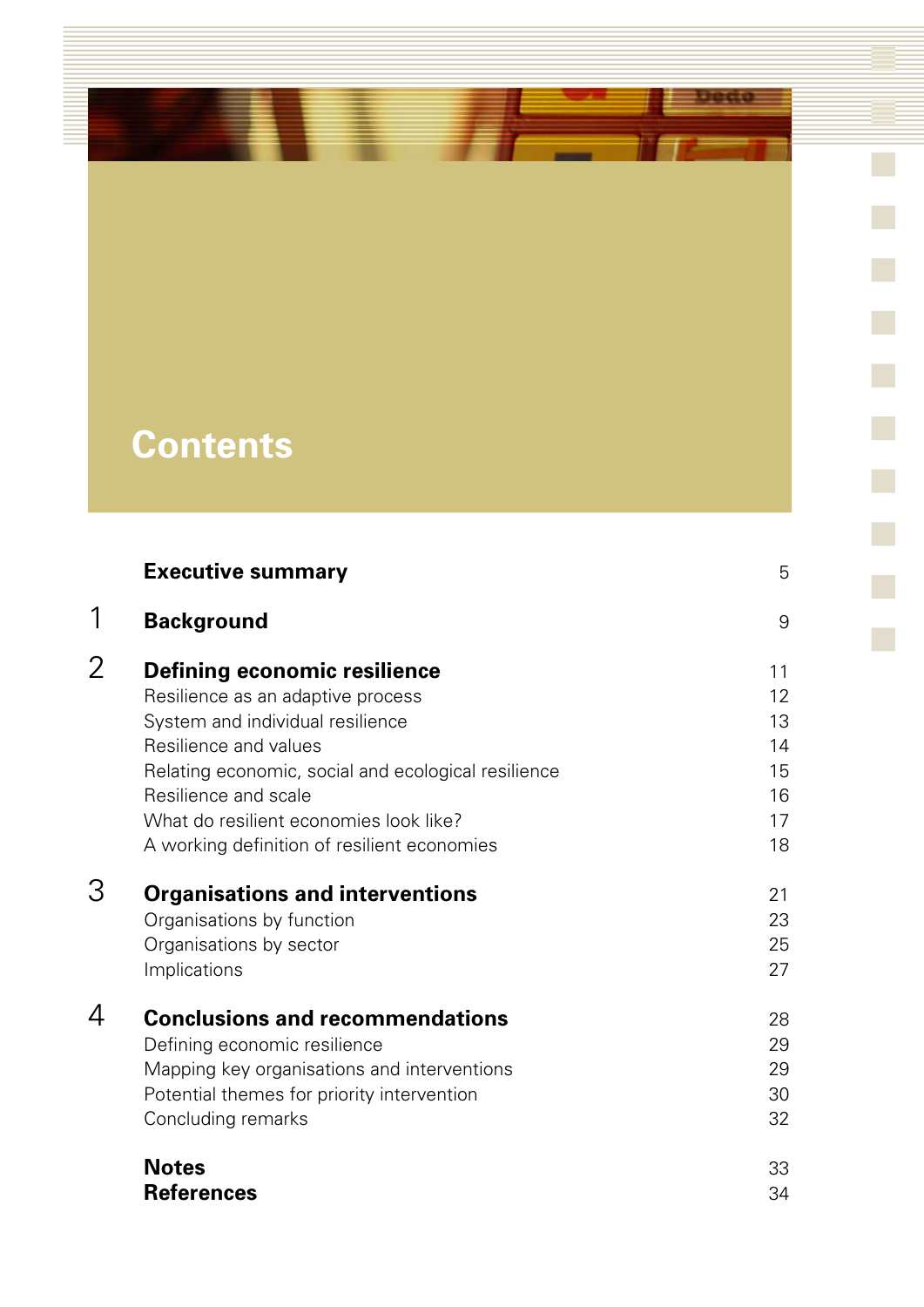### **Further details**

Two further publications from this research can be downloaded free of charge from the FPF website (www.friendsprovidentfoundation.org):

*Mapping Economic Resilience: Appendices* (A table of key organisations is presented in Appendix A, and a suggested resilience indicator framework is included in Appendix B.) *Mapping Economic Resilience: Literature review*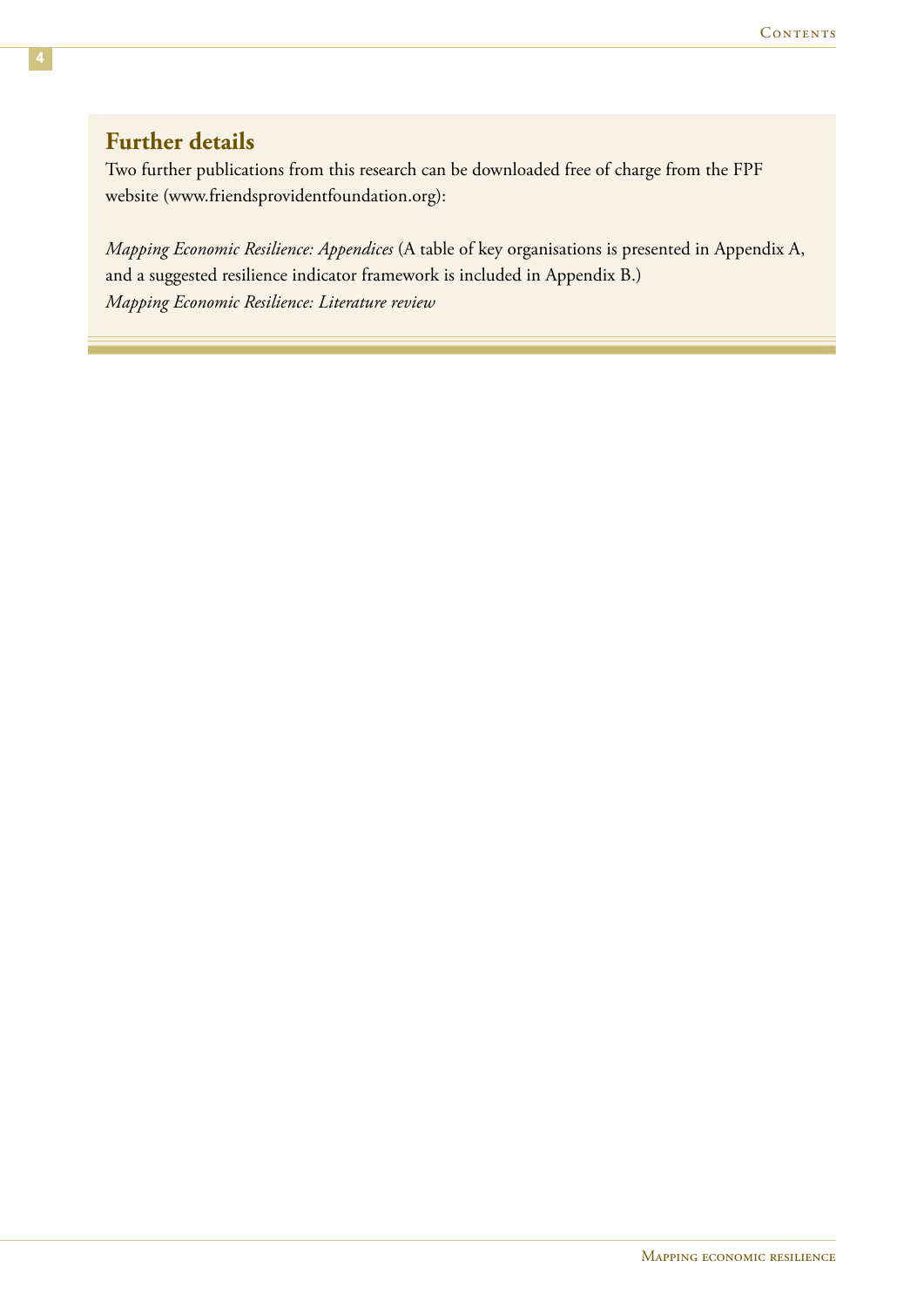### **Executive summary**

Friends Provident Foundation aims to contribute to the establishment of a fair and sustainable economic system. This report by nef examines the concept of economic resilience as the framing for a new social change programme, and considers how such a programme should be constructed in relation to other organisations and interventions operating in the field. nef's key recommendations are that:

- 1 The definition of resilience should be based on the concept of **dynamic adaptation**, which explicitly incorporates values of **social justice and sustainability**. Implicit within this definition is the concept of **appropriate scale**.
- 2 Friends Provident Foundation sits naturally within a resilience building strategy of **increasing the capacity and diversity of local financial institutions**. The Foundation could also focus on the financing and governance aspects of four other strategies that are based around: enterprise creation; supporting social capital; supporting personal resilience development; and reducing resource use intensity (increasing the effectiveness of resource use). Opportunities for collaborative working with other funding organisations to support these strategies could also be considered.
- 3 Gaps identified in the current fabric of support for building economic resilience are around **early stage finance**, knowledge, advice and support **tailored towards building resilience** that integrates social and environmental factors, and **place-based coalitions** that implement multiple complementary interventions as part of a coherent framework.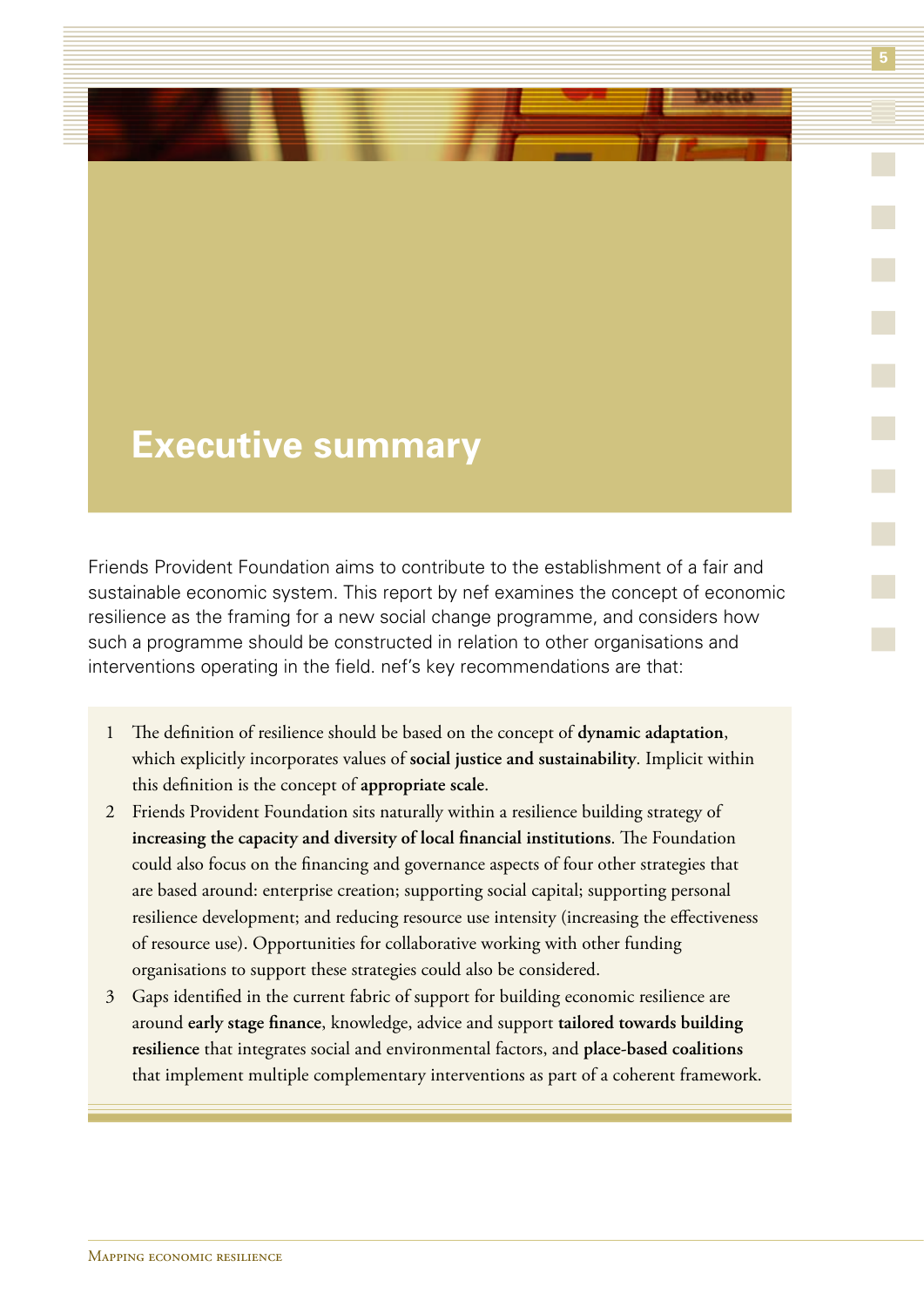### **Defining economic resilience**

Our conceptual definition of economic resilience is 'the capacity of an economic system to adapt in response to both short-term shocks and long-term changes in ecological, social and economic conditions with the aim of supporting the community to thrive whilst using its fair share of ecological resources'. It requires the ability to:

- $\equiv$  absorb shocks and retain basic system functionality;
- $\equiv$  self-organise (social institutions and networks);
- $\equiv$  innovate and learn in response to disturbances.

We define the features of a resilient economy as:

- **E** producing goods and services at an **appropriate scale** to support a balanced and **diverse** local and regional economy;
- adapting to cli mate change by **reducing its reliance on fossil fuels, reducing its ecological impact** through the environmental transformation of infrastructure (energy, transport and waste), and making more effective use of resources;
- supporting **investment in social as well as financial capital**, which aims to address poverty and inequalities (of income, wealth, time, access and control over productive resources and carbon);
- $\equiv$  supporting individuals and groups to experiment, develop and strengthen their **adaptive capacities** (i.e. self-organising, innovation and learning);
- comprising **structures** (enterprises, public organisations and government) that support people to live the lives that bring them well-being.

### **Mapping key organisations and interventions**

The mapping exercise identified five strategies to build economic resilience that could be applied at a variety of intervention points (see Figure 4, page 22). We suggest that there are two complementary but distinct ways in which a financial system focused grant programme could seek to address building local economic resilience:

- $\equiv$  First, by directly building the capacity of local financial institutions broadly defined to include new models such as peer-to-peer lending, local currencies and mutual exchange mechanisms, community share issues, as well as credit institutions such as community development finance institutions (CDFIs) and credit unions. Importantly, these financial institutions' purpose should be focused on supporting the communities they serve to thrive within ecological limits.
- $\equiv$  Second, by developing support for certain specific sectors that are considered key to building local economic resilience (and by implication underpin national economic resilience). Obvious candidates are energy, food, land and housing, and potentially transport and social care. There is an emerging field of social entrepreneurship in these sectors, and all will require patient capital and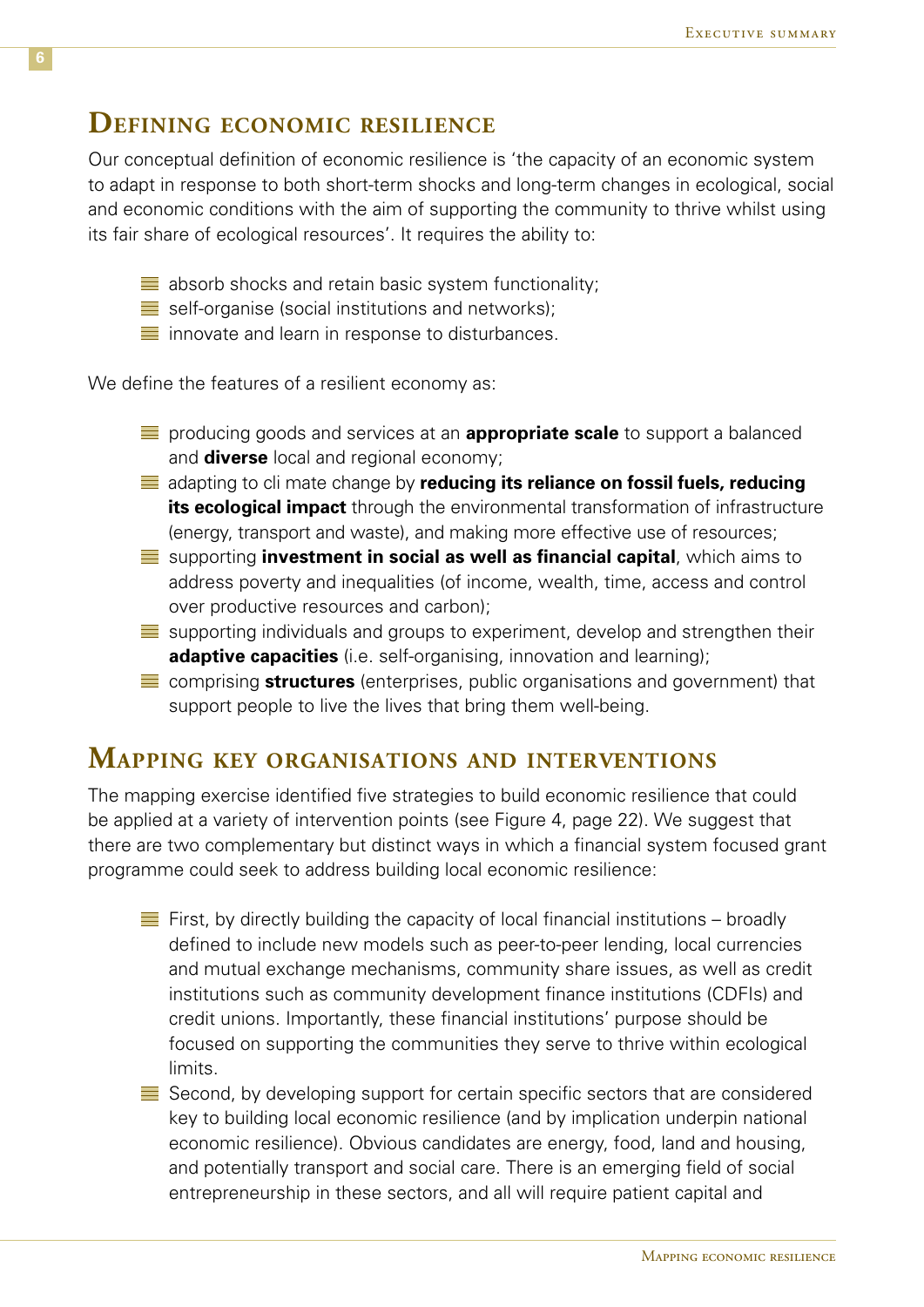building of skills and capacity around financial management, developing investible business models and corporate governance. To further scope this, it would be necessary to examine the 'funding chain' in each sector to identify specific blockages or barriers, as the financial dynamics and business models in each sector can differ markedly.

Some more specific 'gaps' in the field were identified as follows:

### **Funding for early stage development to support innovation and pilot case studies**

There is a need for finance, but the answer is not always grant-funding. There is also a need for patient capital, such as zero or low interest revolving loan funds, and for forms of risk capital, or quasi-equity. It is worth investigating whether it is possible to build capacity in local financial institutions, or to get directly involved in creating integrated 'funding chains' tailored to specific industries. There may be lessons to learn from Big Society Capital and other social investors that offer patient capital, such as Esmée Fairbairn Foundation's Finance Fund, about how similar approaches might be applied at the micro scale.

### **Advice, knowledge and support**

We identified in the mapping exercise that support networks are an important part of fostering local innovation and spreading good practice and knowledge. There is scope for partnerships between place-based funders and other agencies, and national support organisations and funders. There also appear to be gaps in linking together ecological and social imperatives, and in offering support aimed directly at projects and organisations that are focused on different aspects of building local economic resilience.

### **Bringing different interventions together**

The co-ordination of a number of different activities and strategies in the same locality into a comprehensive approach to building economic resilience offers exciting potential, in our view, particularly if this incorporates looking at resilience across the local and regional spatial scales. Further consideration should be given to how to create local 'resilience coalitions' that all work within a shared vision and framework to leverage each other's activities and maximise their impact.

### **Concluding remarks**

The concept of resilience, when defined as an adaptive capability, offers a useful framework for addressing economic, social and environmental issues in a systemic way. We believe it is very compatible with the overall approach of Friends Provident Foundation in that:

 $\equiv$  It is a framework that seeks to address the causes of problems by improving the qualities of the economic system.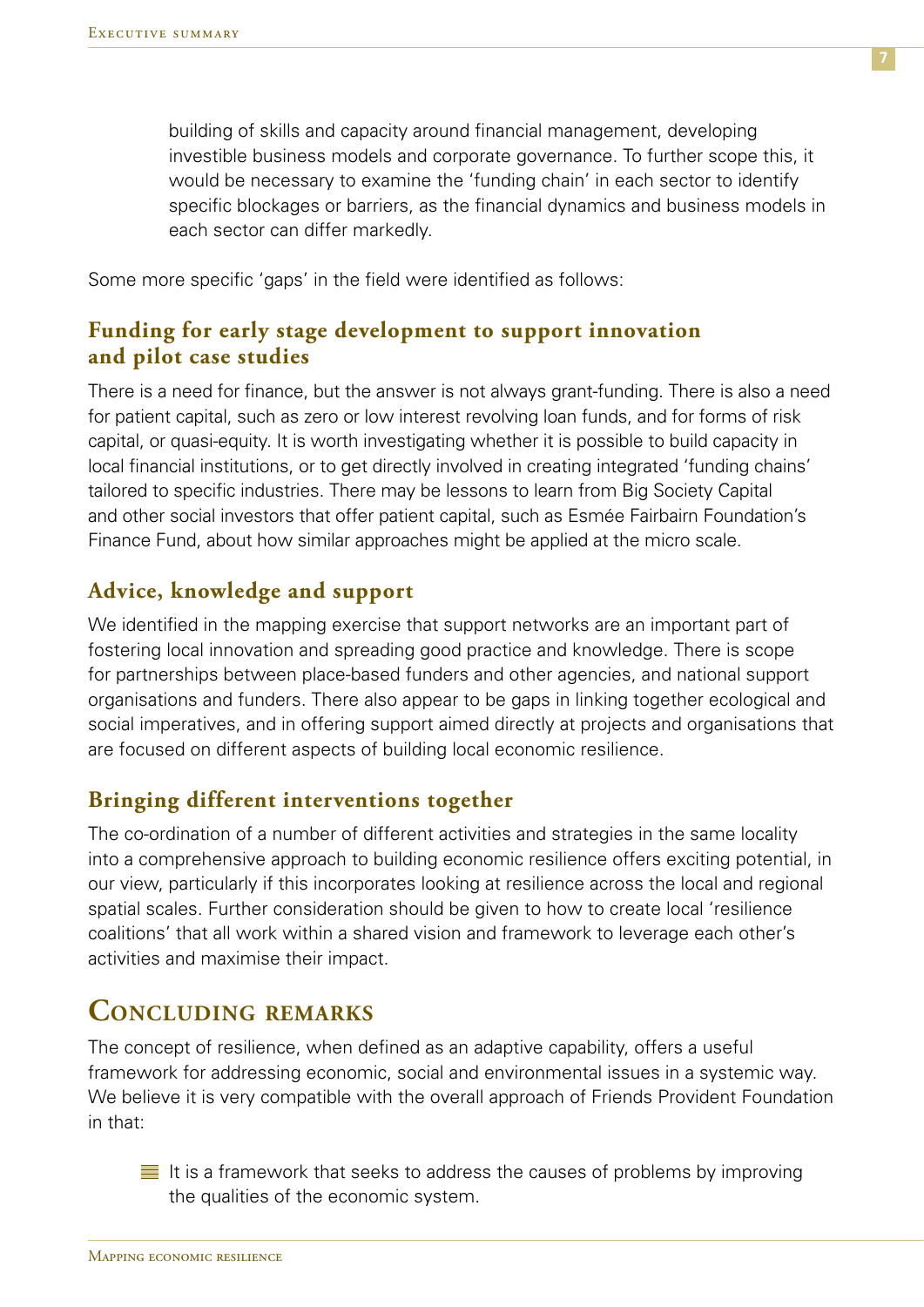- $\equiv$  The centrality of the financial system to much economic activity makes this an effective intervention point to build resilience.
- $\equiv$  Two of the most important qualities of resilient systems are diversity and adaptability, and this encourages pioneering solutions to the question of the 'right use of investment'.

In addition to further research and discussion on the themes set out above, we consider that it would be useful for Friends Provident Foundation to develop a theory of change that feeds into its strategy and prioritising of interventions. In the context of this economic resilience framework, and drawing on the work in this report, this would address outstanding questions such as the best way to engage with City and national/global businesses to support local economic resilience, and whether single solutions at scale are the only way to effect change, or whether networked multiple micro-scale initiatives, if fostered and supported in an effective way, might ultimately achieve greater impact.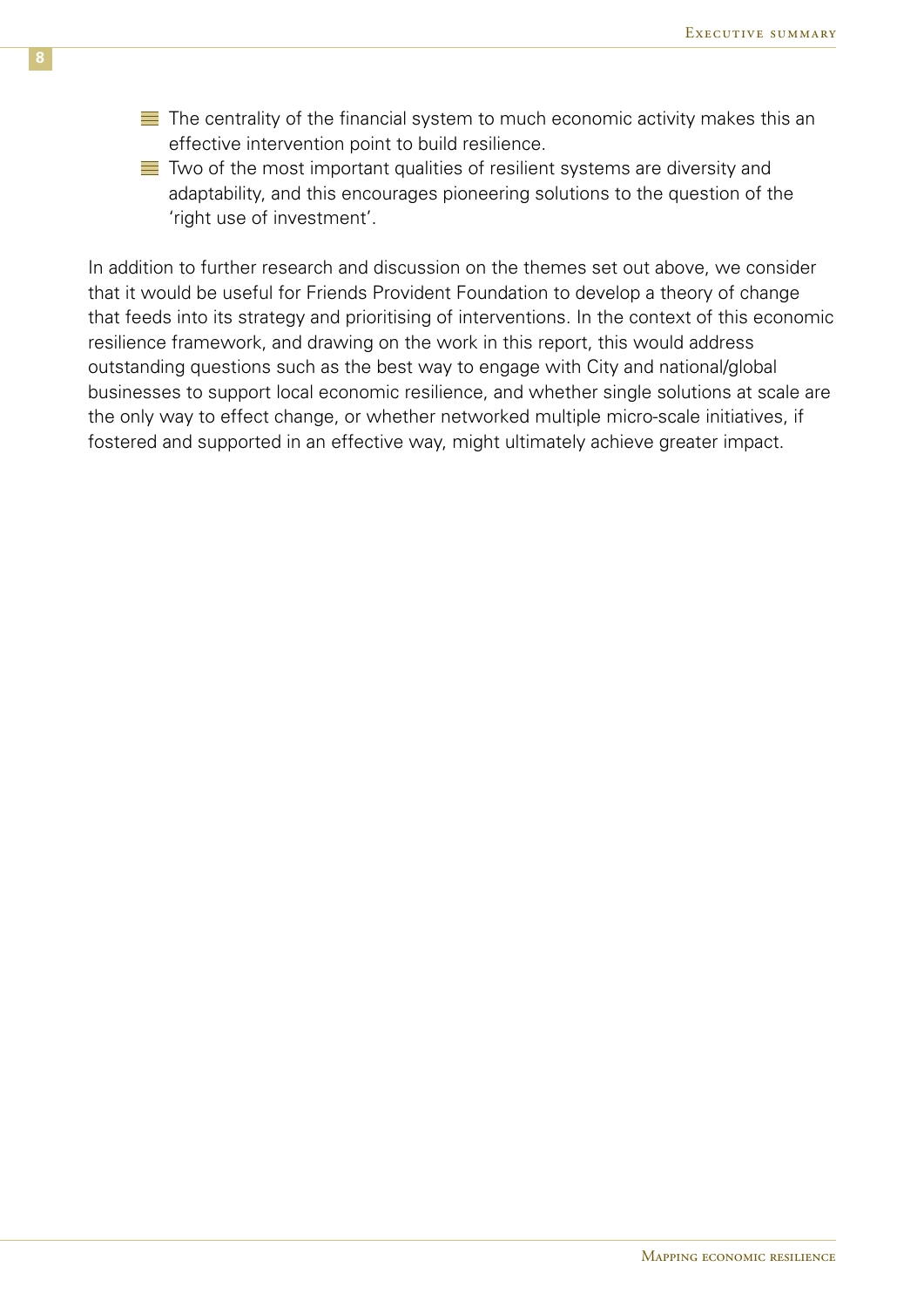

This report was compiled for Friends Provident Foundation by nef to assist its development of a new social change programme. The overarching aim of the new programme is to transform the use of financial systems into an informed activity that delivers social as well as economic benefits and thereby achieve the Foundation's aim of contributing to the establishment of a fair and sustainable economic system.

The Foundation's Trustees have identified two levels at which these aims can be pursued:

- **Macro**: Engaging large corporate bodies in the process of building more resilient economies in the UK.
- **Micro**: Supporting the development of local economic resilience, building on the technologies and approaches that assist localities to create economic growth and retain its value.

This Foundation's report provides evidence and analysis to support the development of the micro programme, although in practice the findings are relevant to both of the levels described above.

Section 2 offers a definition of economic resilience drawing on the available literature, and considers the key themes that emerge.

Section 3 examines the key organisations and interventions operating at the level of the locality and micro scale.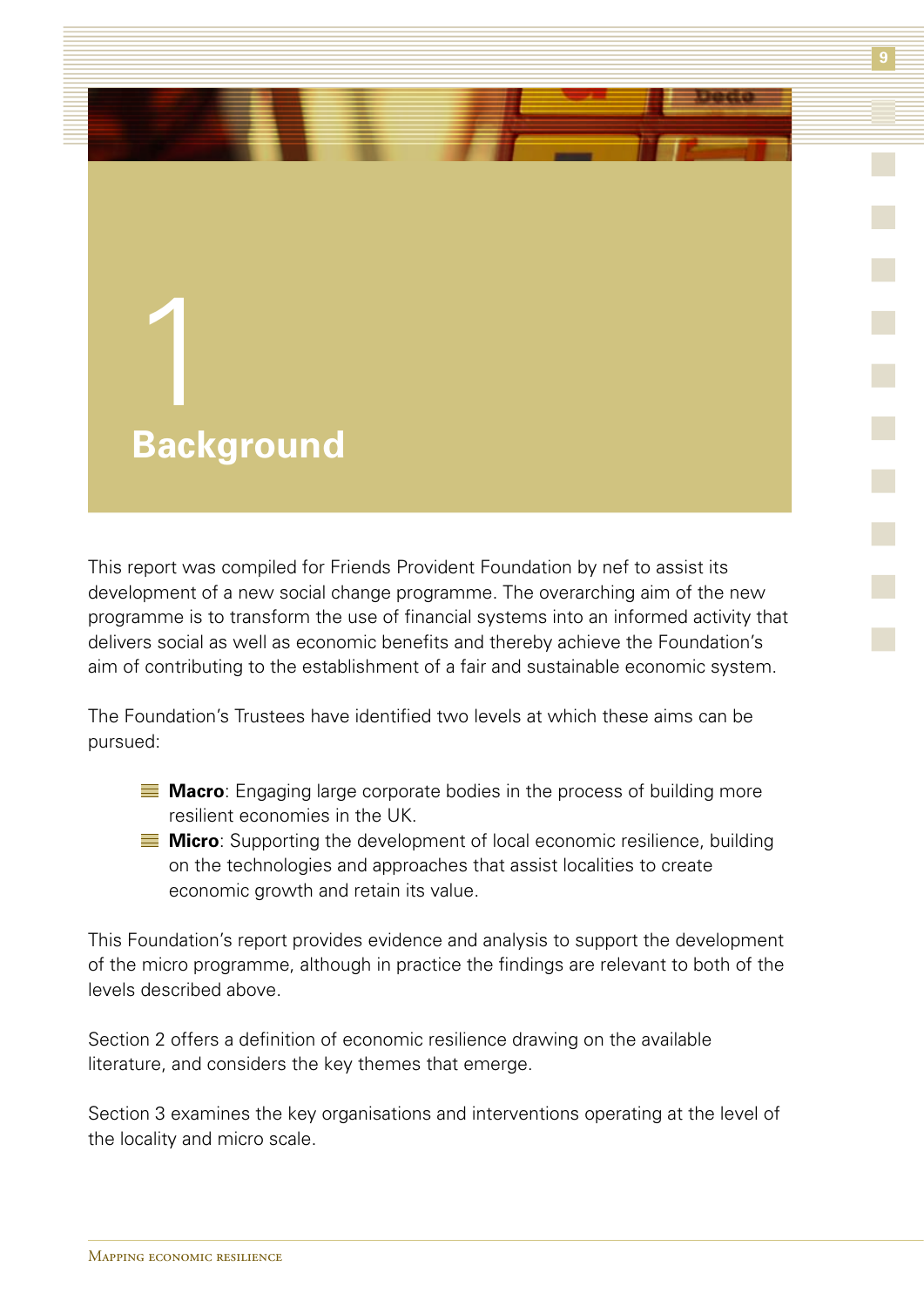Section 4 offers some analysis and conclusions about how best to support the development of more resilient local economies, and sets this in the context of broader social and ecological systems.

### **Further details**

Two further publications from this research can be downloaded free of charge from the FPF website (www.friendsprovidentfoundation.org):

*Mapping Economic Resilience: Appendices* (A table of key organisations is presented in Appendix A, and a suggested resilience indicator framework is included in Appendix B.) *Mapping Economic Resilience: Literature review*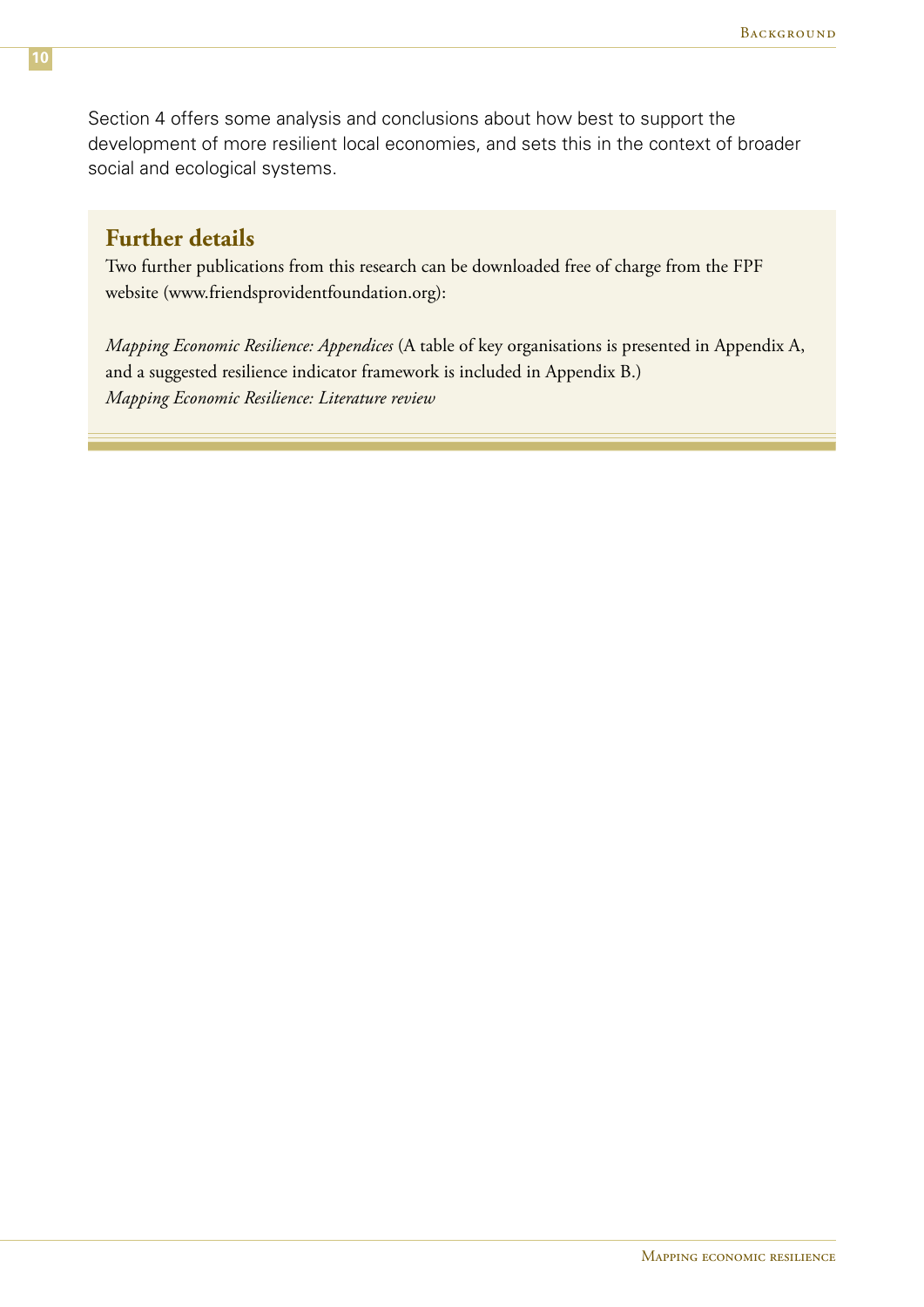# 2 **Defining economic resilience**

### Summary

In this section we draw on key themes and insights from the literature review. The field of resilience, both in theory and practice, is rich and diverse in its conceptions and manifestations. This is reflected in this discussion, but we also hone down the multiple possibilities into a working definition for Friends Provident Foundation to consider in developing its grant-giving programme. This multiplicity and lack of focus and consensus could be seen as a weakness of the concept, as its 'fuzziness' may be thought to rob it of real meaning or practical utility. However, it appropriately reflects the complexity of human systems and of the real world that we are trying to understand and influence.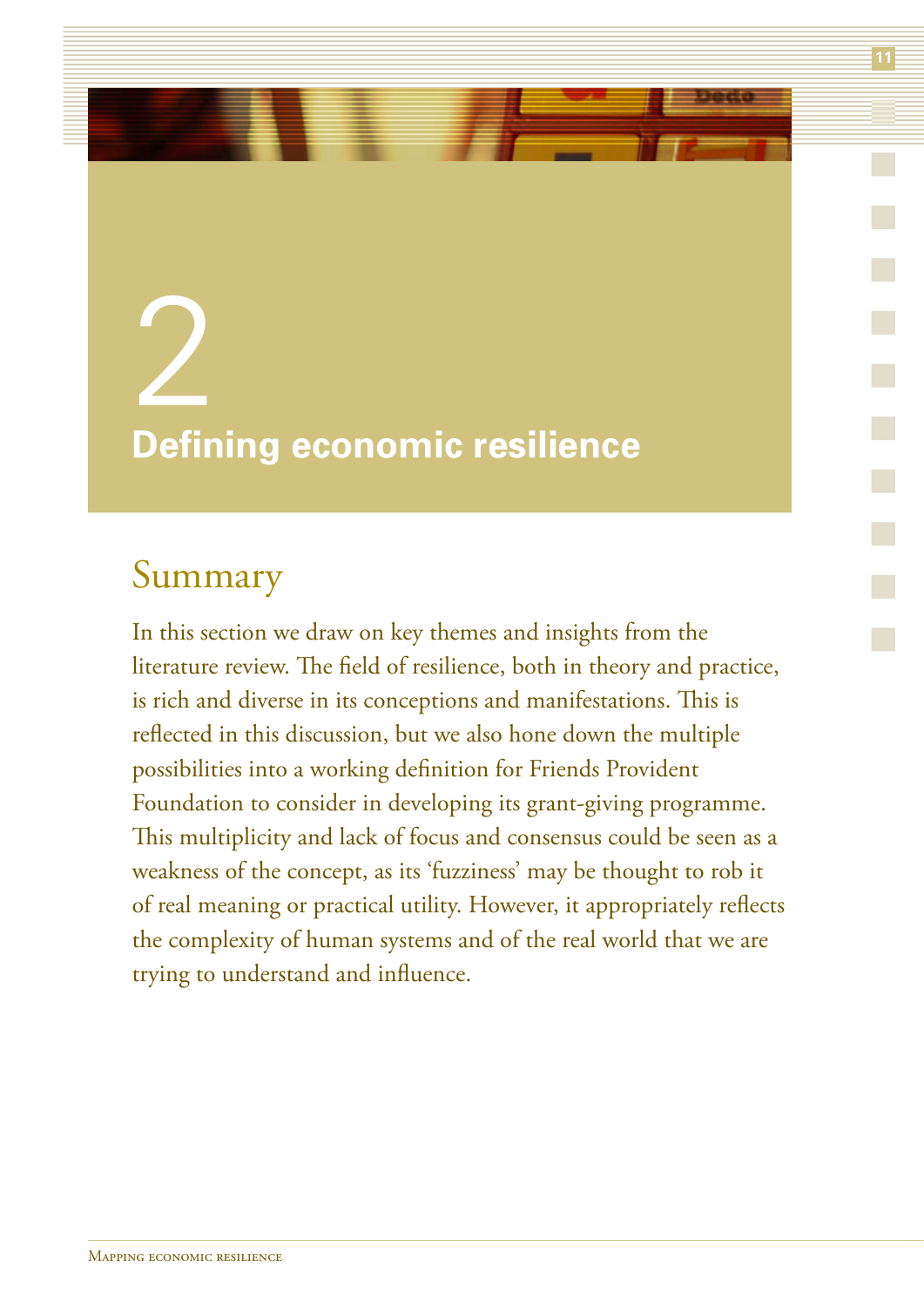### **Resilience as an adaptive process**

Resilience has been applied as a descriptive quality both of individuals and of systems, including organisations. In exploring the resilience of local economies both of these applications require consideration. A common feature of these qualities is the ability to withstand, cope with or absorb shocks as they arise whilst retaining basic functions. This definition holds closely to the Latin root *resilire*, 'to leap back', and particularly focuses on acute and short-term shocks such as natural disasters or financial crashes.

Three main conceptions of resilience can be identified in the literature:

- $\equiv$  single equilibrium or 'steady state' (where forces return the system to an original point);
- $\equiv$  multiple equilibrium (where conditions can project a system to different points of equilibrium);
- $\equiv$  evolutionary or 'complex adaptive systems' models of resilience (where resilience is a capacity to adapt, rather than a state).

In neo-classical economics the general state of equilibrium of market economies is framed in terms of macroeconomic indicators such as (full) employment, inflation and output. A shock to the system moves the economy off its equilibrium growth path, but self-correcting markets and adjustments eventually return it to a longer-term equilibrium position.1 The concept has, however, developed beyond an initial focus on systems returning to their original equilibrium state or arriving at a new equilibrium.

The conception emerging from the literature that is particularly applicable to human (socio-economic) systems in the broadest sense is that of an **adaptive or evolutionary process**. This is exemplified in the ability to self-organise, innovate and learn. According to this conception, the most valuable quality of a system is an ability to **adapt** to changing external circumstance or shocks in a way that maintains functionality, including supporting well-being and social justice outcomes, rather than to merely **rebound** quickly to its previous state. This conception allows us to retain a focus on withstanding short-term shocks, but also introduces the idea of adapting to longer-term changes in external circumstances (social, economic or environmental in origin) that may unfold slowly but act as powerful forces on the system. Climate change offers the most potent example of such 'slow burn' factors to which economic systems must be resilient. Adaptation can also be about proactively moving towards a positive social change that is desired.

In measuring a system's resilience (social, economic or ecological), the Tyndall Centre for Climate Change Research (Adger *et al*. 2004) refers to indicators that demonstrate the system's ability to:

- $\equiv$  absorb shocks and retain its basic function;
- generate a set of response qualities to that shock that are generally applicable;  $\equiv$  self-organise (social institutions and networks); and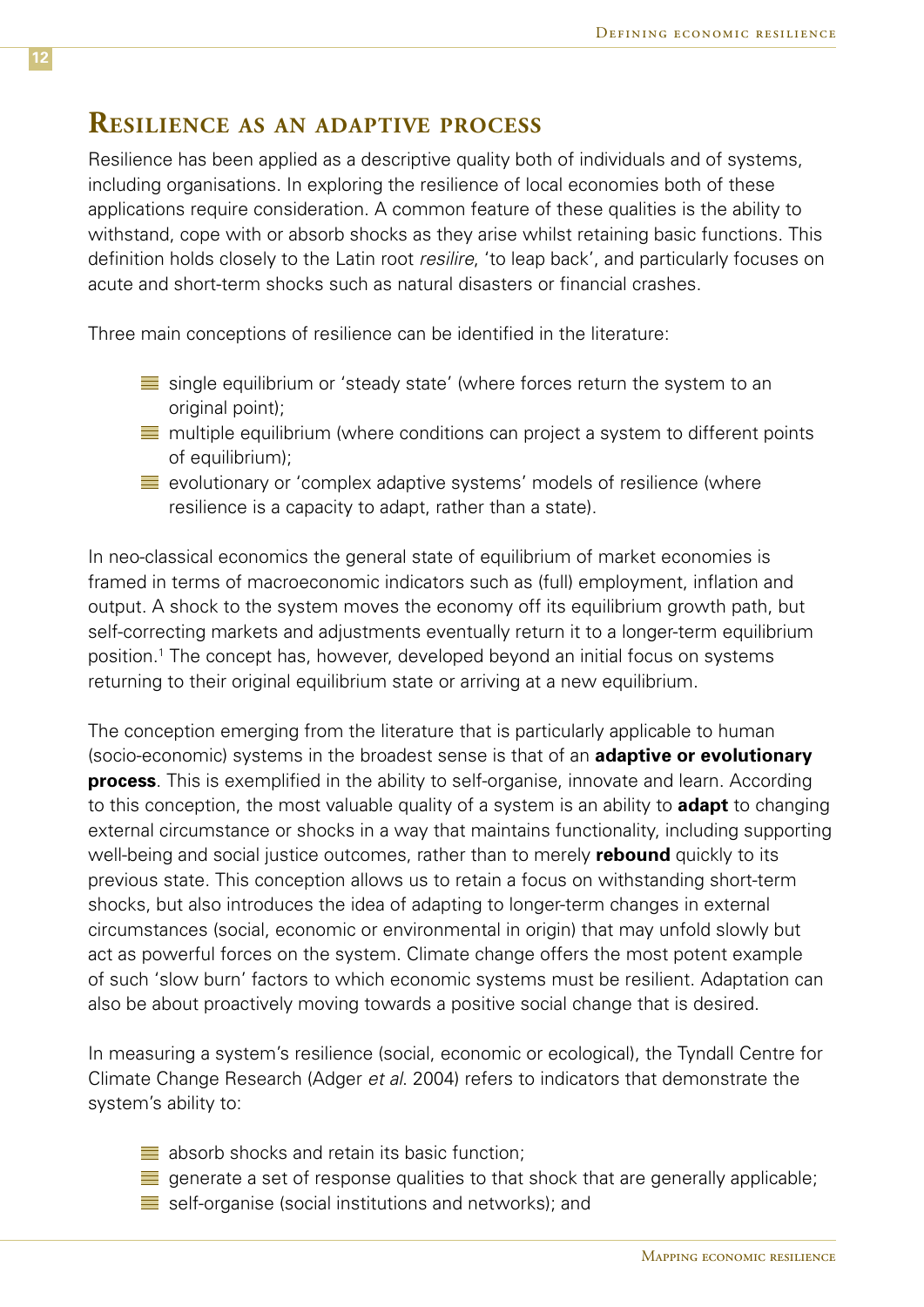$\equiv$  innovate and learn in response to disturbances.<sup>2</sup>

This definition is particularly useful to guide thinking on the design of approaches to support communities to transform their local economies.

### **System and individual resilience**

Individuals' resilience contributes to their psychological resources, which is one component of well-being. We define an individual's well-being as a 'dynamic process, emerging … through the interaction between their circumstances, activities, and psychological resources' (Michaelson *et al*. 2009). 'Aside from feeling "good", it also incorporates a sense of individual vitality, opportunities to undertake meaningful, engaging activities which confer feelings of competence and autonomy [and] is also about feelings of relatedness to other people' (Abdallah *et al*. 2009).

In a report for the Foresight Programme on mental capital and well-being (Thompson and Marks 2008), nef detailed a dynamic model of well-being that highlighted the connection between positive feelings, good functioning, psychological resources and the circumstances of individuals, identifying the reinforcing feedback loops between these elements (see Figure 1).

This dynamic model is built upon decades of well-being research, and identifies several aspects of life that are universally important (Deci and Ryan 2000; Grouzet *et al*. 2005). As far back as 1976 it has been documented in the public health literature that feelings of autonomy and self-competence are important for the development of healthier behaviours (Langer and Rodin 1976). Less well known are the findings of positive psychology researchers such as Barbara Frederickson that show that positive emotions help people build their psychological resources and think more creatively. In other words, fostering well-being can serve as a driver to achieving other outcomes, in addition to being an end in itself.

Of particular interest for economic resilience is the 'feedback loop' from a person functioning well, to them being able to have an impact on their external conditions – which includes having an impact on the economy. Hopkins places personal resilience at the centre of efforts to improve systems resilience: 'community-driven sustainability initiatives must take personal and individual resilience into account and make it a centrepiece of their work' (Hopkins 2010: 359).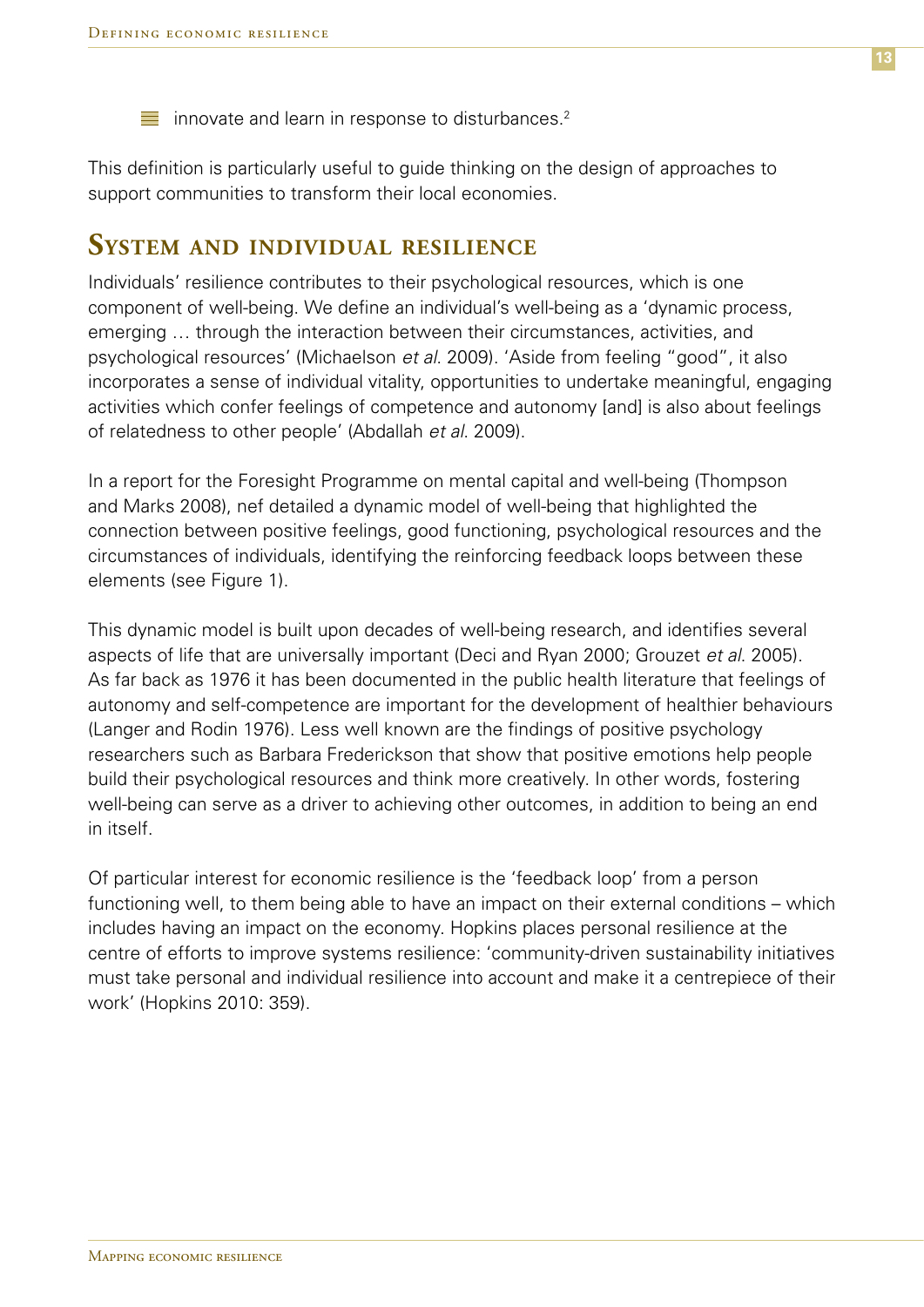#### **Figure 1**

A dynamic model of well-being showing the connection between positive feelings, good functioning, psychological resources and the circumstances of individuals, and identifying the reinforcing feedback loops between these elements.



### **Resilience and values**

Applied to a system, 'resilience' is in itself a neutral term; it is only a 'good' quality if we approve of the system that is resilient. This makes it important to reveal any hidden assumptions and values when considering resilience as the objective of interventions – might we be shoring up a socially or ecologically undesirable system? Arguably, the global financial system has proven to be resilient in the sense that it was able to return to substantially its original state after the 2008 financial crisis, despite there being no shortage of reform proposals to improve the system's impact on economic stability and social and environmental outcomes. The values question becomes more transparent when using the conception of an adaptive process because this embeds the idea of a dynamic system with an intended direction of travel. This forces us to explicitly consider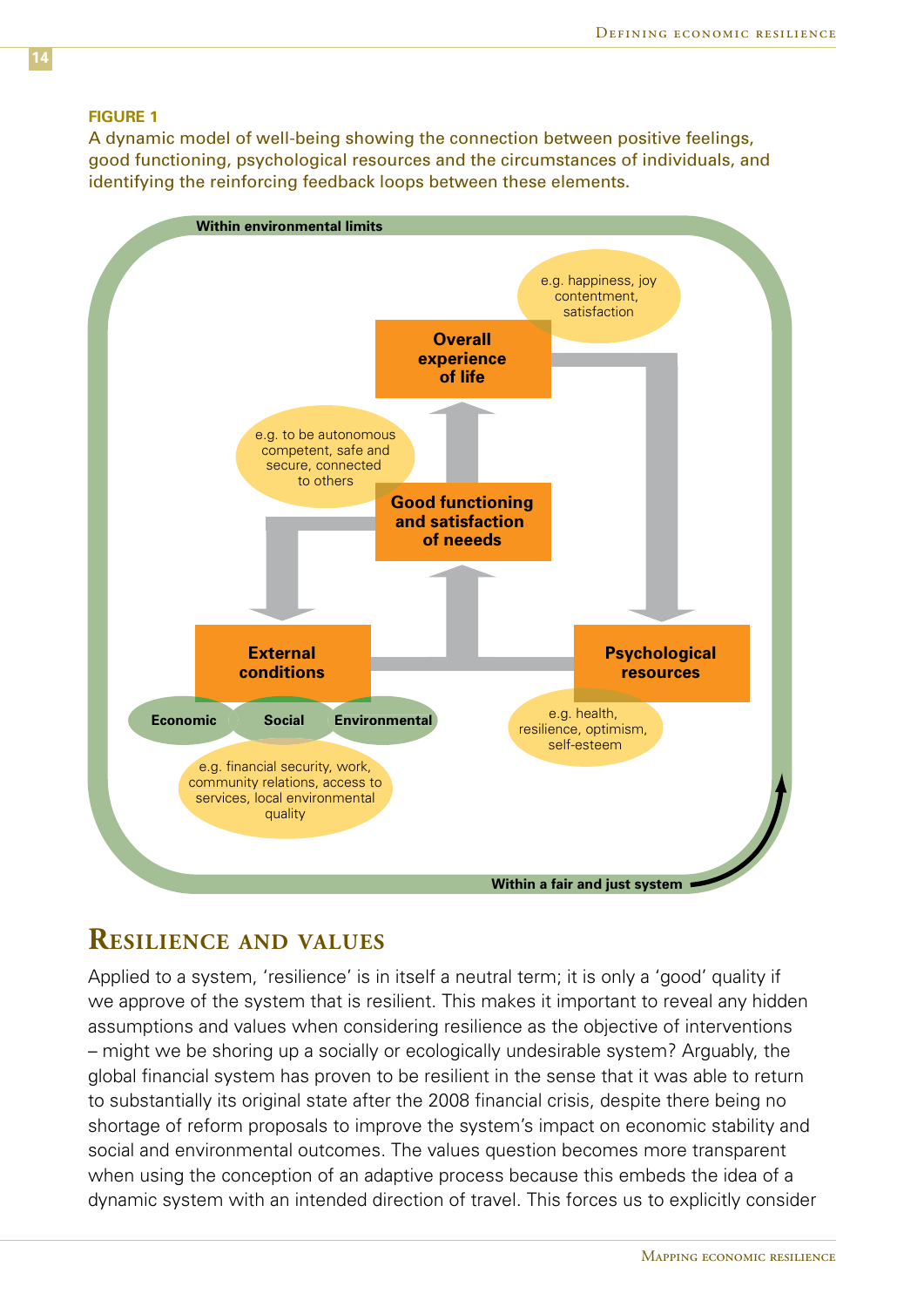where it is we think we want to go and why. As such, any discussion of resilience, particularly in the context of social and economic systems, should recognise that it has both positive and normative elements.

Discussing resilience raises the question 'Resilience to what?' Resilience to one shock, such as an economic crisis, does not mean a system is resilient to a different one, such as climate change. Also to be considered is who is characterising the resilience narrative. For example, Transition Network<sup>3</sup> explicitly links resilience to decarbonising (reducing reliance on fossil fuels).

### **Relating economic, social and ecological resilience**

Resilience is the long-term increase in the capacity to cope with chronic changes in circumstances as well as acute shocks (e.g. unforeseen or periodic hazardous events). Combating climate change regionally and locally will require resilience characteristics to be designed into the structure of the economy. This requires the adaptation of physical infrastructure that underpins the economy (e.g. transport and energy), particularly to reduce environmentally damaging emissions and reduce reliance on fossil fuels. In addition, it requires supporting adaptive capacities (e.g. skills, knowledge, and service infrastructure) within communities.

Research by Pelling *et al*. (2008) has shown that adaptive capacity arises out of 'social learning', which is embedded in social relationships. This is based on the theory that social ties of everyday interaction may be a community's best resource in maintaining a capacity to change collective direction. The work provided empirical evidence to support the theoretical arguments for the contribution of relational qualities such as trust, learning and information exchange in building adaptive capacity.

Bartley (2008) explored why some 'deprived' communities are more resilient than others to external shocks, for example a sudden loss of employment opportunities. The findings suggest that it was social capital that held a community together in such circumstances. Edwards *et al.* (2003) connected social capital to well-being through the positive impact of an individual's sense of shared identity and values, and high levels of trust and giving.

The economic system, and the financial system that underpins it, cannot be seen as separate from the environment and the goals of society. We present the economy in Figure 2 as a system bounded by ecological limits and supporting society. This forms the frame by which we will explore the concept of economic resilience. This contrasts with the neo-classical view of economics, where the economy is separate from society, and the environment is not seen to place any limits on the growth of the economy. We add the financial system as a subset of the economic system to give prominence to the pervasive impact of the financial system on economic, social and environmental outcomes.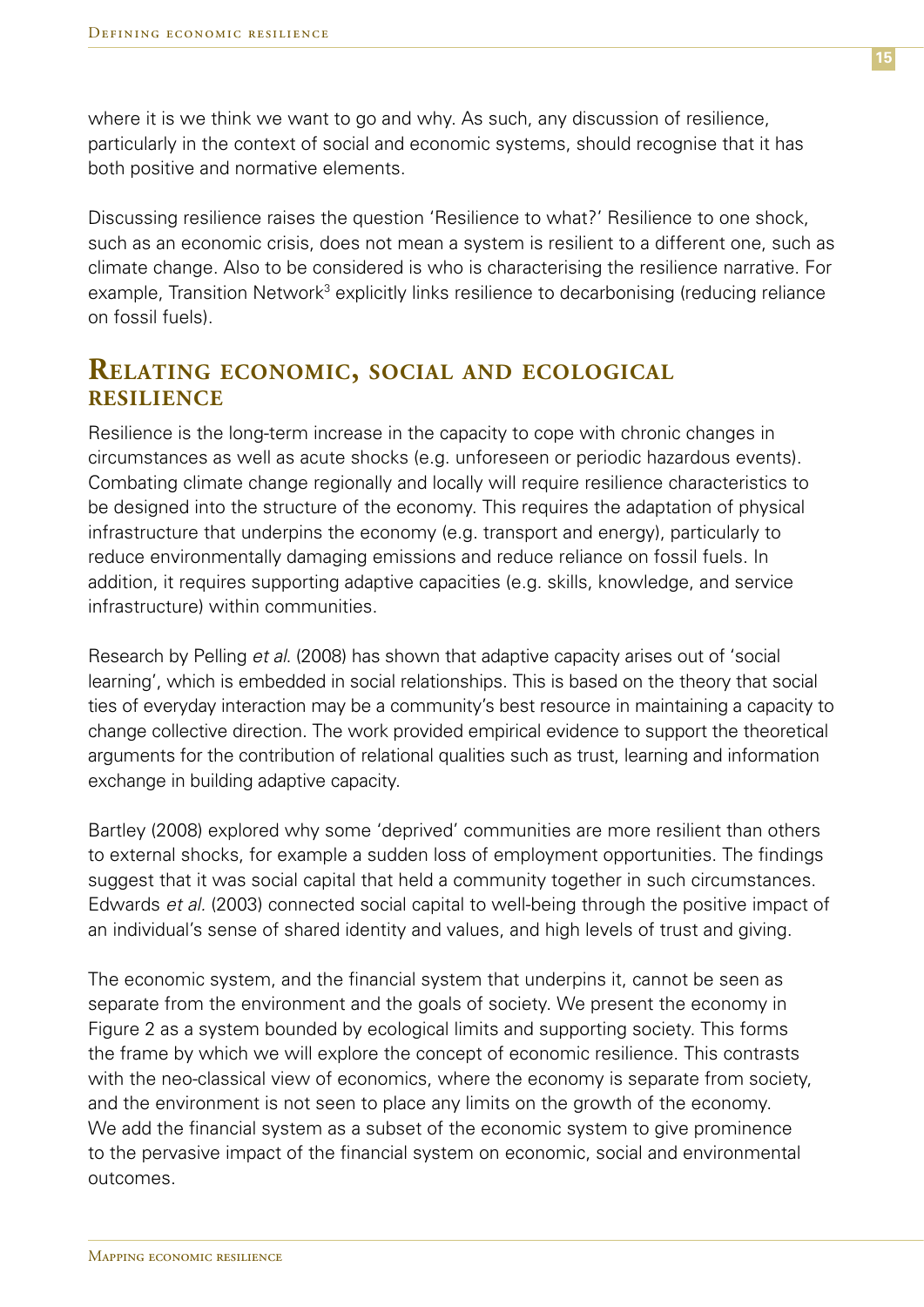#### **Figure 2**

A nested system of mutual dependencies. The economy is part of a larger social system that is bounded by ecological limits.



### **Resilience and scale**

Scale is a key concept in theories of social-ecological resilience. Holling (1973) described adaptive cycles operating at different scales of space and time as a 'panarchy'. Resilience is to a large extent an outcome of this 'panarchy', a concept that can be applied to understand the nature of interactions between local, national and international systems. Adaptation at larger scales is not privileged – adaptation can happen at any scale, but the interaction between the scales of activity can promote or inhibit adaptation. This nested concept becomes important when considering the question of establishing a balance in an economy between globalisation and localisation – or what we might term establishing the principal of appropriate scale. Note that **localisation** of socio-economic activity is distinct from **localism**, which aims to devolve political decision-making without any parallel shift in economic or social structures, such as the scale of businesses or public service provision.

Although adaptation by fast-moving, small-scale local systems may drive change at a larger scale, the reverse may also be true, with interactions between small-scale, fastadapting local systems and slower-changing national systems inhibiting necessary change. A key example of this is the phenomenon of 'carbon lock-in', whereby a shift from fossil fuel use by individuals, households and local communities is blocked by social, technical and political/institutional barriers that exist at larger scales, regionally, nationally and internationally.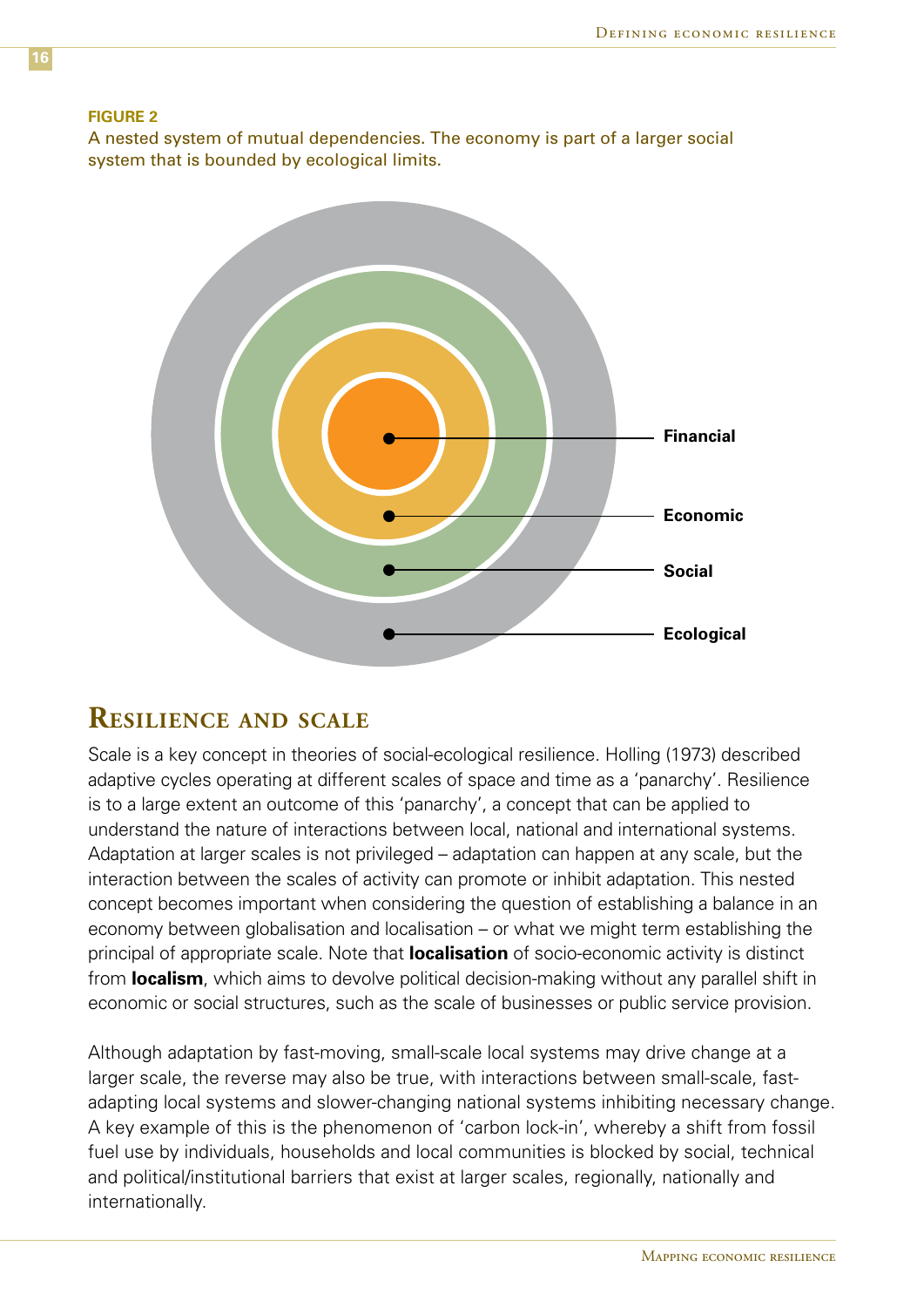Adaptation at one level may therefore depend on adaptation at a different level. This might be a result of the nature of technologies, for example national integrated rail systems, or it may be the result of a failure to apply the principle of subsidiarity in governance. This principle says that everything is best decided and implemented closest to the people who will be affected. Economic activity should be established at a scale and over an area that maximises social, environmental and economic benefits, and minimises costs.

Criteria for judging where the balance between localisation and interdependence (or globalisation) should lie include:

- **actual need (sufficiency);**
- $\equiv$  the market size needed to achieve adequate economies of scale and quality judged in relation to the impact of these on price and the importance to people's lives, and environmental factors;
- $\equiv$  the impact on local economic and social life, particularly with reference to addressing inequality;
- $\equiv$  the bioregional characteristics of a producing and trading region. The economy should be aligned with climatic, ecosystems and natural resource characteristics of the area.

Also relevant to the question of balancing localisation and interdependence is the trade-off between efficiency and resilience that is identified in some systems theory literature.

Economics has tended to focus on maximising efficiency with little concern for resilience. However, the significance of the trade-off is that the quality of resilience should not be maximised at the expense of efficiency, or vice versa. Instead there is an optimal level that strikes the best balance between the two. $4$ 

The focus on efficiency in neo-classical economics is narrow, not just because it ignores resilience, but also because it could be argued that apparent economic efficiency simply masks significant socio-ecological inefficiency elsewhere as evidenced for example by high rates of youth unemployment, or the volume of food waste in developed nations. *The (un)Happy Planet Index* (Abdallah *et al*. 2009) attempts to demonstrate this by calculating the efficiency with which economies translate planetary resources into well-being (long and happy lives).

### **What do resilient economies look like?**

Seven key concepts emerge from the discussion of resilience in the literature that are of particular relevance to building resilient economies.<sup>5</sup> They can be summarised as:

- 1 **Social qualities**: Economic systems are part of social systems, and therefore supporting personal capacities, promoting human connectedness and social capital, developing trust, social networks, and an ability to self-organise are key.
- 2 **Interdependence and localisation**: There must be an appropriate balance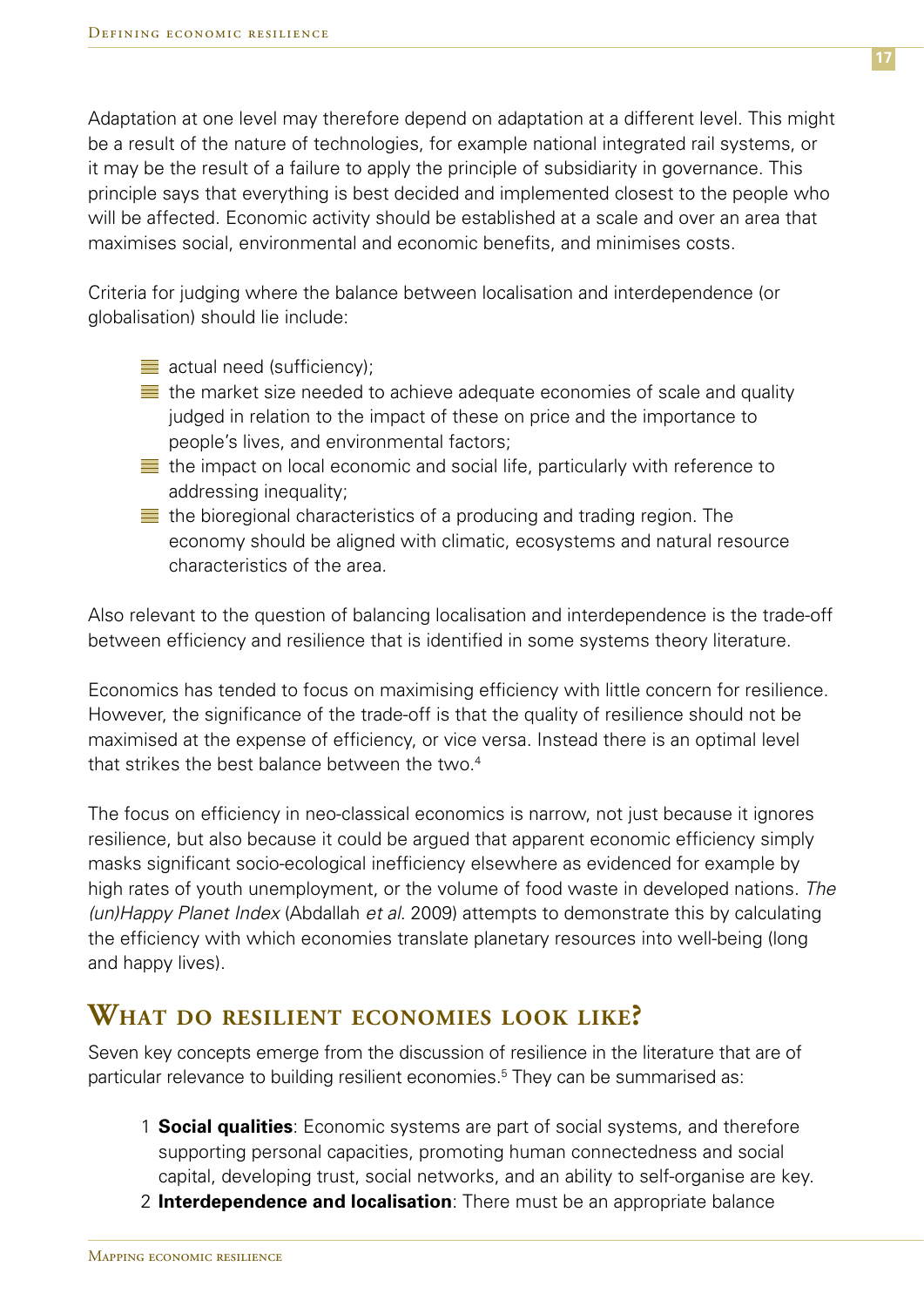between localisation of economic activity and interconnections between different spatial scales and time periods.

- 3 **Diversity**: Diversity in ecological, social, economic and financial systems should be promoted.
- 4 **Innovation**: Learning and experimentation promotes the process of adaptation.
- 5 **Governance**: Access to and control over resources and democratic structures supports the innovation process and the development of social capital.
- 6 **Feedback loops**: At the individual level this means supporting a person's ability to function well, and at the system level this requires information flows as part of the adaptation cycle.
- 7 **Ecosystem services**: A resilient world would consider and assess all the ecosystem services that the economy currently disregards.

These concepts encapsulate the interdependence of economic, social and ecological systems, but to apply them to the specific question of economic resilience we need to consider what the features of a resilient economy are, and how we might recognise and measure them.

Figure 3 reflects these concepts in a working description of the characteristics of a resilient local economy.<sup>6</sup> These were developed by nef in response to the need amongst local economic development practitioners to operationally apply resilience principles. The characteristics have each suggested resilience indicators to track impact. This framework was further developed by Hodgson and Hopkins (2010) at the grassroots level during the process of community co-creation of the Transition Town Totnes Energy Descent Action Plan, an alternative local economic development plan explicitly based around the concept of resilience that was recognised by the local authority, South Hams District Council, as an important contribution to local planning (see Appendix B).

### **A working definition of resilient economies**

We suggest this starting point for a working definition of economic resilience:

Economic resilience is the capacity of an economic system to adapt in response to both short-term shocks and long-term changes in ecological, social and economic conditions while supporting the community to thrive within fair ecological limits. It requires the ability to:

- $\equiv$  absorb shocks and retain basic system functionality;
- $\equiv$  self-organise (social institutions and networks);
- $\equiv$  innovate and learn in response to disturbances.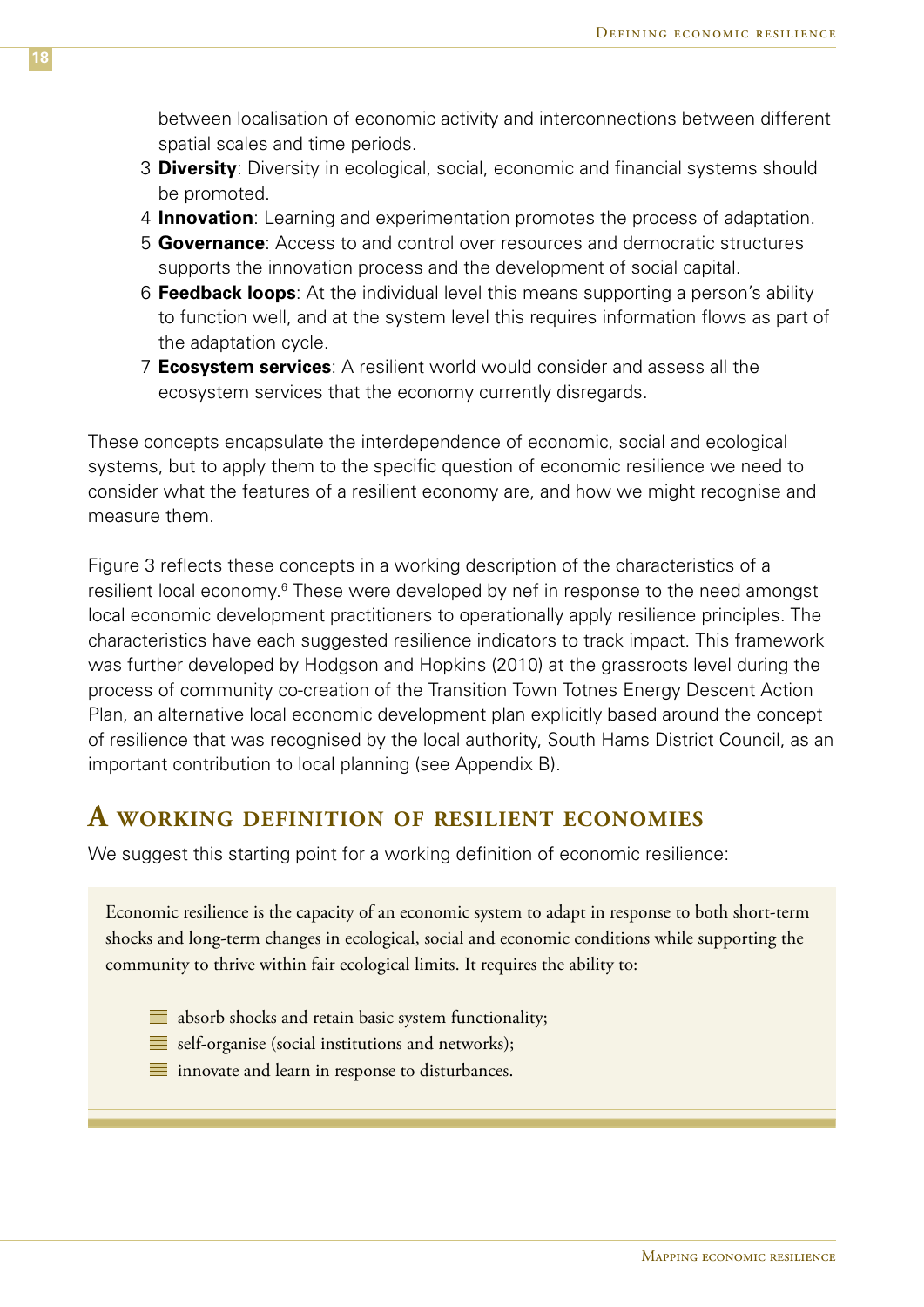#### **Figure 3**

Characteristics of a resilient local economy.

| <b>Responsible business</b>                       | A diverse range of responsible businesses and enterprises in terms of size,<br>model (social, private) and the goods and services produced that provide<br>good jobs (in terms of meaningful work, progression, renumeration),<br>respond to local demand, and support a balanced regional economy. |  |  |
|---------------------------------------------------|-----------------------------------------------------------------------------------------------------------------------------------------------------------------------------------------------------------------------------------------------------------------------------------------------------|--|--|
| <b>Positive local money</b><br>and resource flows | High local multipliers in terms of spending and investment locally,<br>and high resource efficiency (waste re-use/reduction).                                                                                                                                                                       |  |  |
| <b>Asset base and enabling</b><br>environment     | Strong local asset base in terms of attitude, skills, knowledge within the<br>community, access to fair financial services.<br>Access and control over productive resources (physical and natural<br>resources).                                                                                    |  |  |
| <b>Responsive public</b><br>sector                | Working to strengthen and invest in the local economy, and provide<br>good jobs.                                                                                                                                                                                                                    |  |  |
| <b>Active citizens</b>                            | Local capacity to act and engage in debate and decision-making in the local<br>and wider area (political voice). Strong levels of social cohesion and shared<br>vision for action. Capability and resilience of individuals across the<br>community. Enterprising behaviours.                       |  |  |
| Interdependence                                   | Increased understanding of economic, cultural and ecological<br>interconnections that link communities, span the globe and impact on<br>the future. Collaboration within and between communities                                                                                                    |  |  |
| <b>Environmental</b><br>sustainability            | Operating within environmental limits (applied at a local and regional level).                                                                                                                                                                                                                      |  |  |

We also recommend that a definition of economic resilience is made operational by providing an answer to the question 'What does a resilient economy look like?' We argue that a resilient economy is one that has the following characteristics:

- **EX** producing goods and services at an **appropriate scale** to support a balanced and diverse local and regional economy;
- **adapting to climate change** by reducing its reliance on fossil fuels, and reducing its ecological impact through the environmental transformation of infrastructure (energy, transport and waste);
- providing support for individuals, groups and institutions to **experiment and innovate**;
- $\equiv$  supporting investment in social as well as financial capital, including addressing poverty and inequalities (of income, wealth, time and carbon);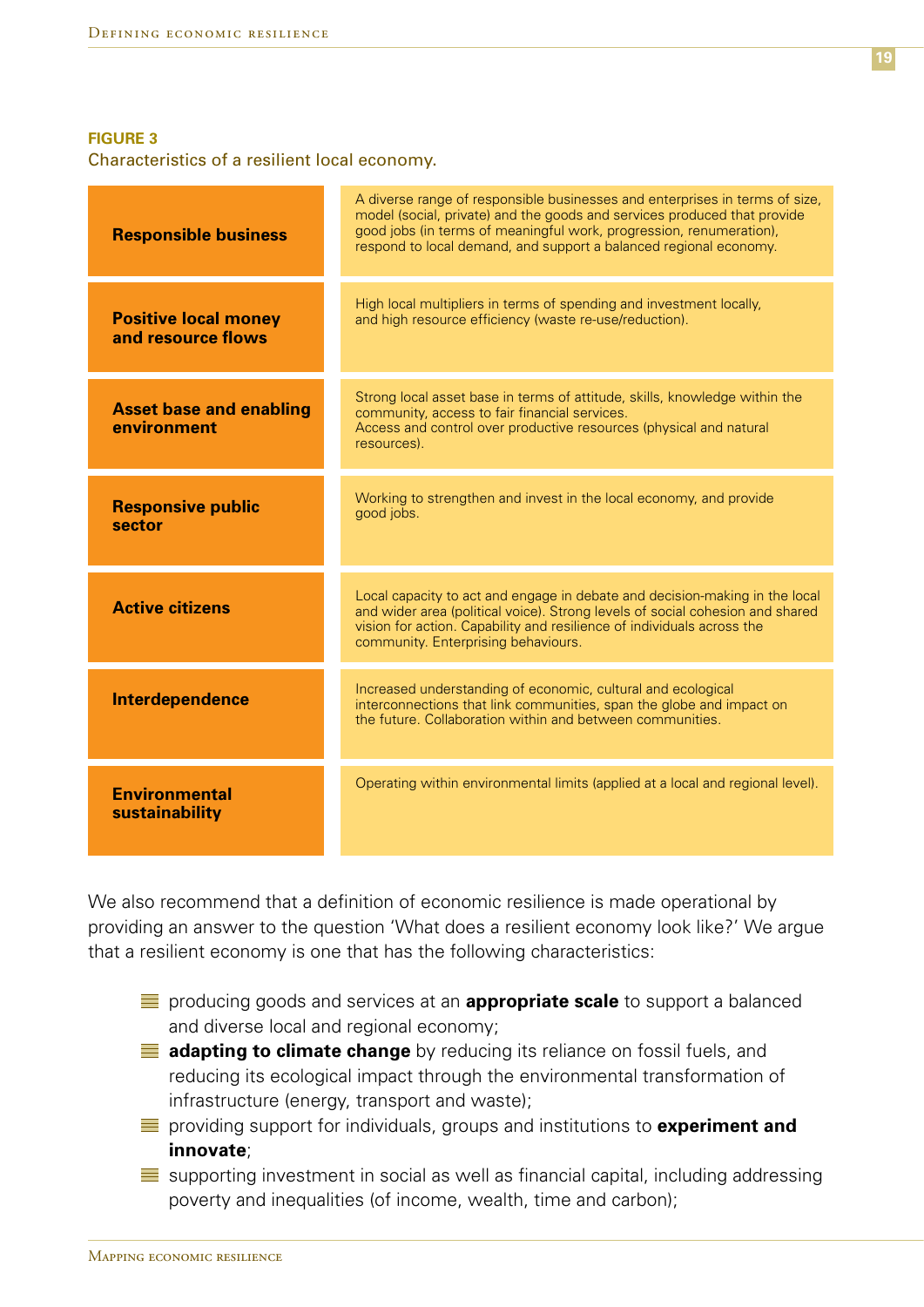- $\equiv$  supporting the community to develop and strengthen its adaptive capacities:
	- Self-organising: supporting strong social organisations, activism, mutual models of enterprise and collaboration.
	- Innovation: through developing a common sense of purpose and opening up new opportunities to deliver goods and services in different ways.
	- Learning: developing new skills and capacities, and information feedback loops.

Although drafted particularly with local economic systems in mind, this definition is also applicable to national and supra-national regions. Much of the value of resilience thinking is that it emphasises the importance of finding the optimum balance between globalisation and localisation, between efficiency and resilience, and between large and small organisations and interventions.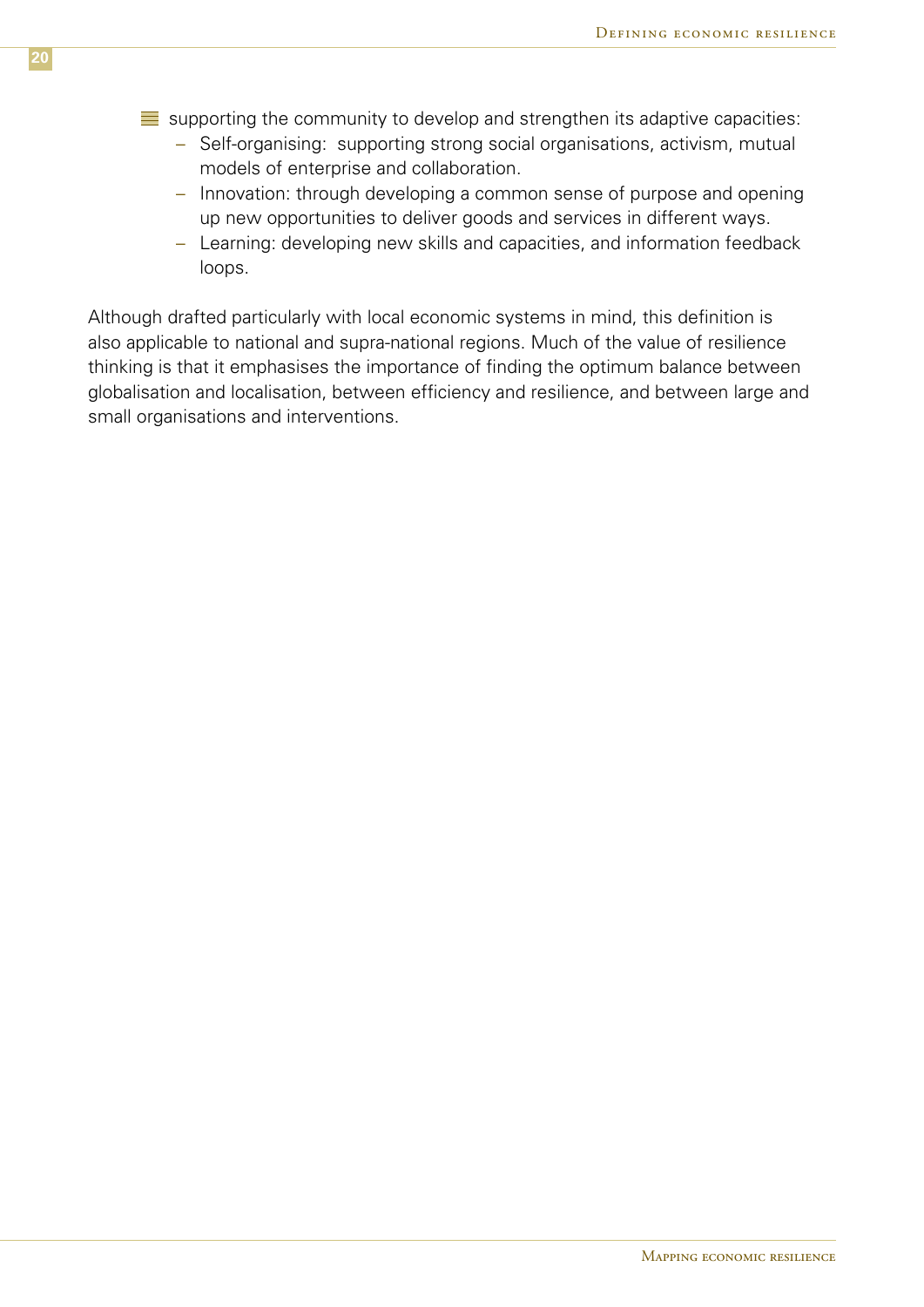# 3 **Organisations and interventions**

**21**

### Summary

In this section we review the landscape of organisations and interventions supporting economic resilience (see Appendix A). In some cases these organisation have a stated aim to contribute towards more resilient communities, and in other cases we consider that the nature of their activities is wholly or partly directed at building resilience even if the organisation does not use this terminology.

Organisations are grouped into four functions: funders, knowledge, local government and support. The support section is divided into some key sectors: energy, land and housing, food, community finance and exchange. The finance sector cuts across all the others as a provider of investment, credit and other financial services, and is a necessary component of all other enterprise sectors of the economy.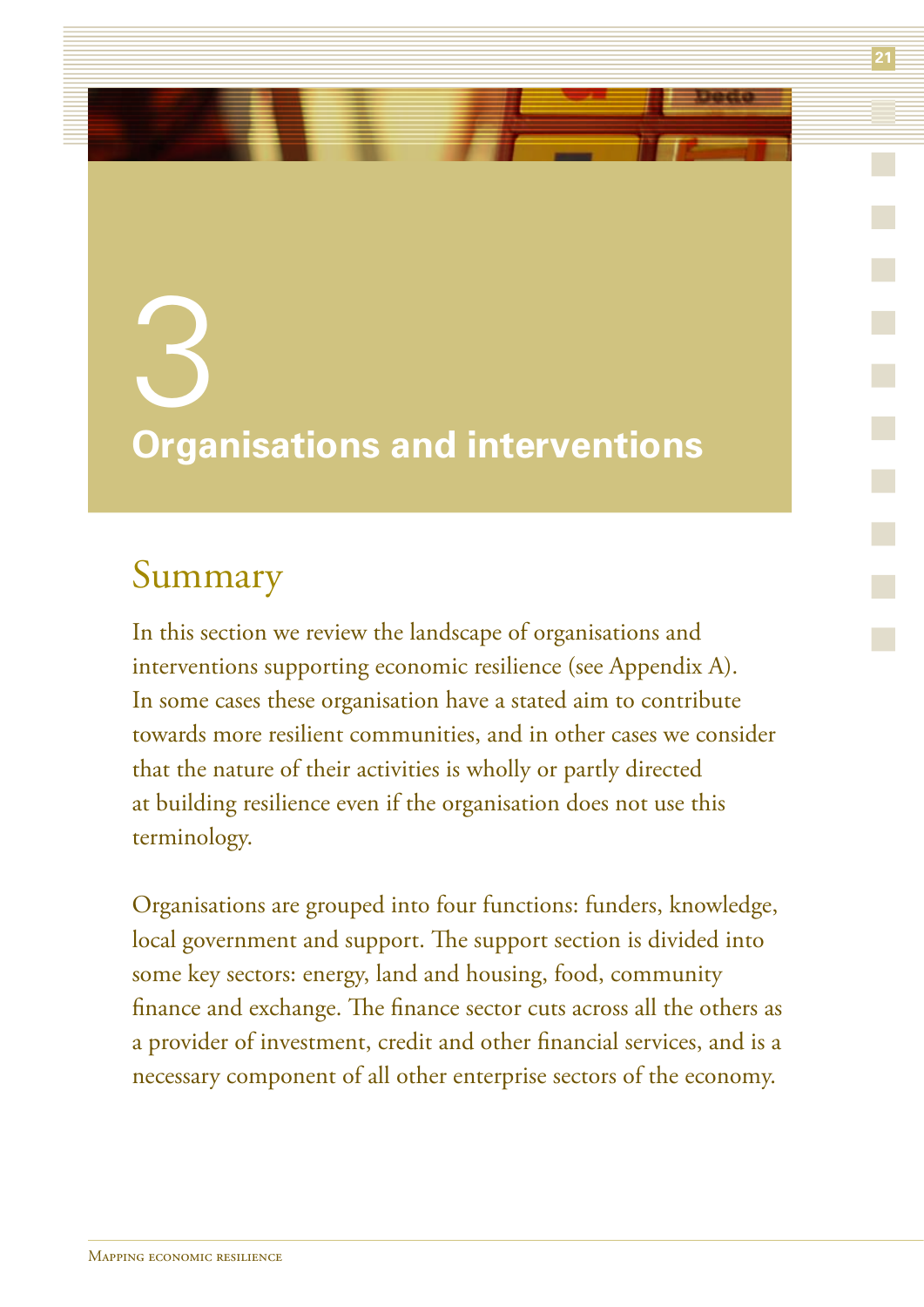#### **Figure 4**

Five points of intervention and five strategies for building economic resilience.



**Five strategies for building economic resilience**

To try to organise the potential resilience building activities, we have grouped interventions into five 'points of intervention' and five strategies for building economic resilience, which are shown schematically in Figure 4.

It is possible for an organisation to be implementing more than one strategy and working at more than one intervention point. For example:

- **CDFA** is working to increase the diversity of local financial institution by growing, supporting and strengthening the CDFI sector. It acts mainly at the final two intervention points of (4) replication of best practice and (5) research/ policy work.
- **ClearlySo** is supporting the creation and development of local enterprises and (1) supports a programme of parallel projects in different places, (4) is replicating good practice, and (3) is scaling up successful projects.
- **Groundwork UK** is strengthening the economy by working to make places look better, improving job prospects through training and allowing people to make the best of where they live. They act at levels (1) individual projects, (4) replicating good practice, and (5) research and policy.
- **Debt Support Trust** is strengthening personal resilience by providing debt advice and support for people struggling to manage their debts. This is (1) a programme of support for many individuals across different localities.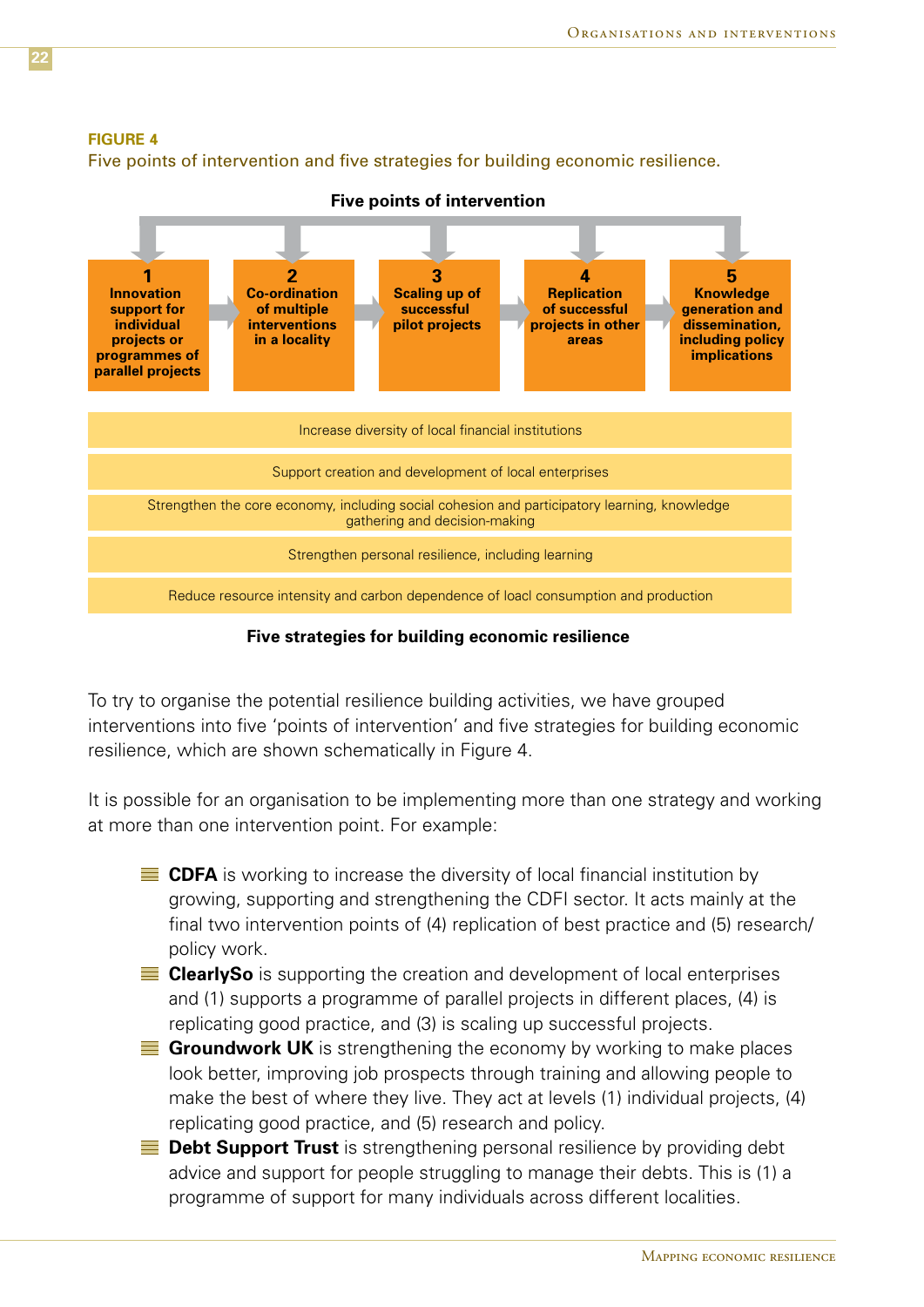**Making Local Food Work** is reducing resource intensity and carbon dependence of local consumption and production by acting at (1) providing advice and support to community food enterprises across England and (4) replicating good practice.

We discuss further some of categories of organisation and sectors below.

### **Organisations by function**

### **Funders**

Our intention is not to replicate the knowledge that Friends Provident Foundation will itself have of the grant funding sector in the UK, but for completeness we have included key grant funders that either explicitly or implicitly address economic resilience through one or more of their programmes. Social impact investors bringing innovation and patient capital into the sector may play a more important role over time, particularly as Big Society Capital makes available additional resources to social impact investing intermediaries.7

Potential exists for funders with different areas of focus and expertise across the various points of intervention to collaborate more to create a 'funding chain' for projects/ innovations that have changing financial and support requirements as they grow and develop. This point is explored further below in the mapping of intervention points and resilience building strategies.

### **Knowledge organisations**

Research institutions and think tanks complement the work of support organisations by generating original research, disseminating knowledge and assessing the impact of initiatives. They do not usually offer direct practical help to grassroots initiatives, although there are some exceptions such as nef's Community Currencies in Action project, funded by the European Union, and Tudor Trust, which offers assistance in training and know-how to communities wishing to set up a local currency. These organisations can potentially provide the ability to scale the impact of local projects by supporting the replication of successful models and best practice across multiple locations. This might be a promising area of activity for Friends Provident Foundation, combining its national charitable scope with activities that build local resilience. If conducted in partnership with placebased funders, local authorities and public agencies this could allow Friends Provident Foundation to provide the 'glue' between the patchwork of innovation and pioneering practices emerging at a small scale within local economies.

### **Local government**

Although local government is not a constituency that would receive grants, it has the opportunity to shape a supportive policy environment in local areas, and in so doing promote the space for innovative locally driven action to emerge.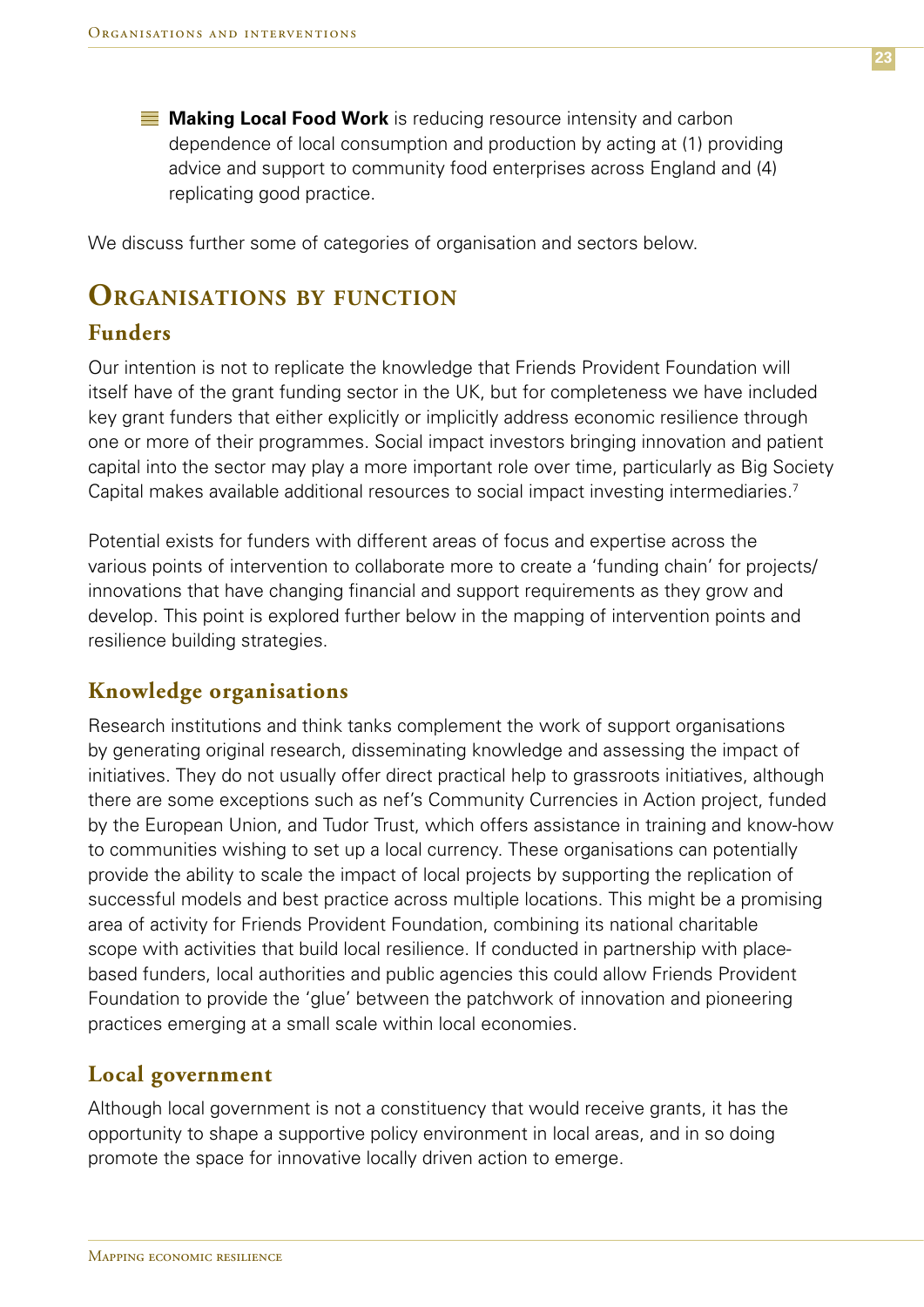Haringey Borough Council provides an example of a local authority supporting a resilient economy to emerge across the borough through its approach to multiple interventions. Their *Carbon Commission Report* (Cox and Sherlock 2012) identified six complementary interventions to reduce reliance on fossil fuels and carbon emissions, create new enterprises that re-invest wealth back into the borough and strengthen community organisations:

- $\equiv$  an alternative energy supply mutual;
- $\equiv$  an energy-retrofitting co-operative network made up of small local businesses;
- $\equiv$  the take-up of low carbon transport;
- $\equiv$  low carbon innovation labs to drive innovation in technology, financial models and social action;
- $\equiv$  strengthening community organisations;
- $\equiv$  supporting sustainable enterprise.

An intriguing example of how public sector procurement can be used to drive local enterprise development and build economic resilience is provided by the case of the Evergreen Cooperatives in Cleveland, USA (see box on page 25).

The example of Evergreen Cooperatives demonstrates the potential of a co-ordinated multi-intervention approach developed by a partnership of institutions. The security of sales contracts can make start-up mutual enterprises bankable, thereby reducing the need for grant funding at the early stages.

### **Support organisations**

Support organisations contribute to building local economic resilience in two key ways. They can capture knowledge and good practice from successful local projects and disseminate it across local communities. This can speed up implementation of projects, increase the chances of success and scale up and replicate successful models. However, they also encourage diversity and experimentation though being structured as networks with autonomous decision-making at local level.

Activities include training courses and materials, dissemination of advice and knowledge, linking and signposting to useful information and other organisations, providing a way for groups to get in touch with one another to share learning and experience. They may also have a secondary function of advocacy on behalf of their constituents.

Of all the organisations reviewed, Transition Network gives the most prominence to the concept of resilience, using it as a key framing message to attract participants, and as an organising principle. Funding sources are generally from grants, with some degree of self-generated income. Interaction directly with the financial sector has been minimal by these organisations, although Transition Network has become much more focused on encouraging enterprise formation through its REconomy project in areas where transition towns are operating.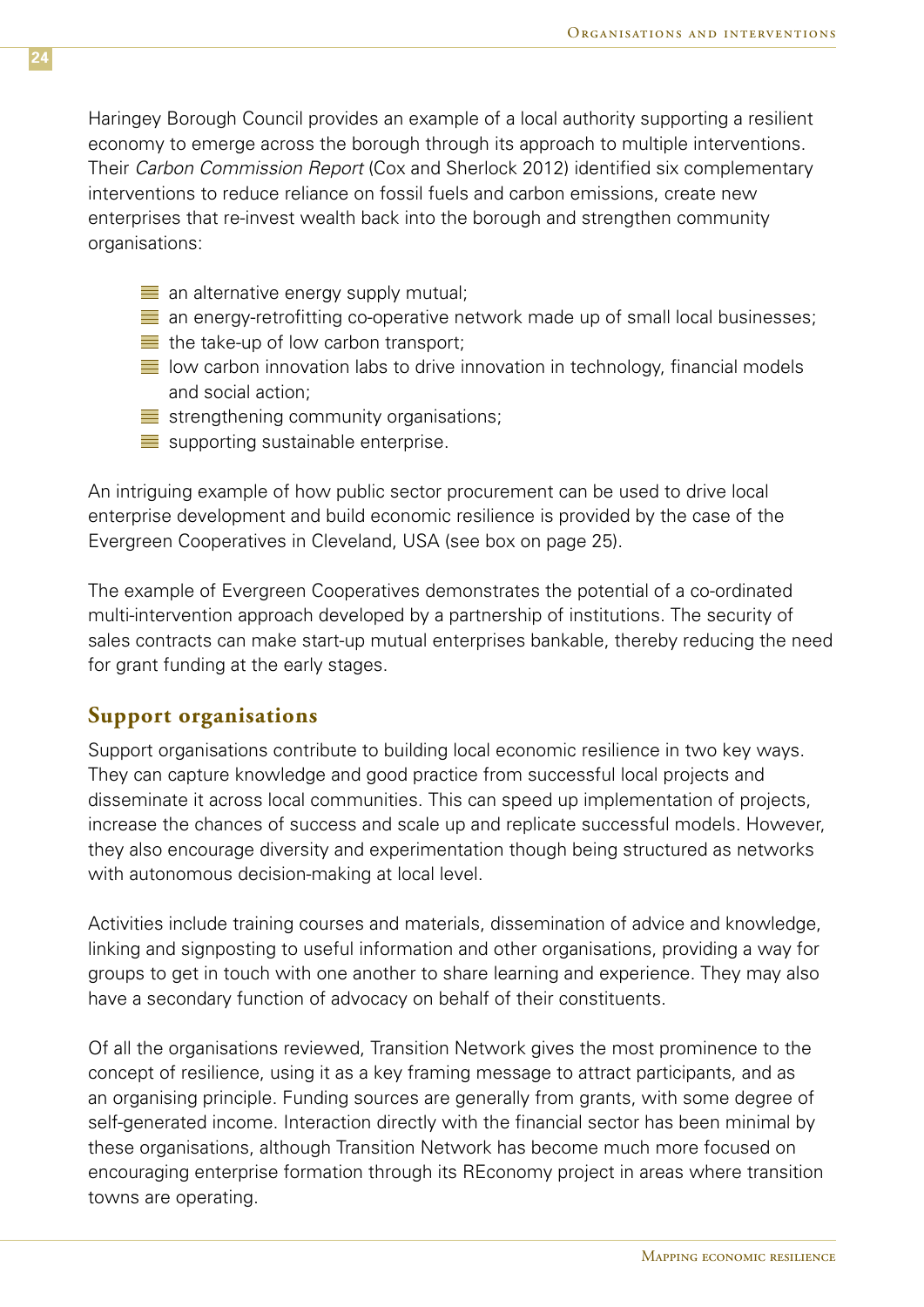### **Evergreen Cooperatives, Cleveland, USA**

Launched in 2008 by a working group of Cleveland-based institutions (including the Cleveland Foundation, the Cleveland Clinic, University Hospitals, Case Western Reserve University, and the municipal government), the Evergreen Cooperatives Initiative is working to create living wage jobs in six low-income neighbourhoods (43,000 residents with a median household income below \$18,500) in an area known as the Greater University Circle (GUC).

The Evergreen Cooperatives offer an approach to successfully turning the mainstream spending, particularly of large institutions such as hospitals and universities, into sustainable local employment generators for low income neighbourhoods in cities. With a strategy focused on catalysing a network of green new businesses that are owned by their employees, rather than concentrating on workforce training, Evergreen Cooperatives take an enterprise approach by first creating the job opportunities, and then recruiting and training local residents to take them.

Focusing on environmentally sustainable energy and green collar jobs, Evergreen initiatives also help institutions to reduce their carbon footprint. For example, Evergreen Energy Solutions (E2S) designs and installs PV solar panel arrays for institutional, governmental and commercial markets. E2S also provides energy efficiency and home performance services for residential and commercial buildings. It is estimated that after approximately eight years, a typical Evergreen worker-owner will possess an equity stake in their company of about \$65,000. The Evergreen Cooperative Laundry, established in 2009, is the greenest commercial-scale health-care bed linen laundry in Ohio. Working at full capacity, it cleans 4,500 to 5,500 tons of health care linen a year and employs 50 residents, whilst having the smallest carbon footprint of any industrial-scale laundry in north-east Ohio – achieved through water and energy efficient technology.

See www.evergreencooperatives.com

### **Organisations by sector**

There are sectors of the economy that have particular importance for resilience as they address basic human needs that impact on the quality of people's day-to-day experience. In the review we particularly highlight organisations supporting energy, land and housing, food, and community finance and exchange. The categories are not mutually exclusive; for example, Transition Network's REconomy project aims to foster new sustainable social enterprises across several sectors that are key to re-localisation of consumption and production, decarbonisation of supply chains, energy, housing and food production. Groundwork UK also supports business development and local food projects, and Plunkett Foundation gives expert advice to communities wishing to run their local shops, pubs and other rural community-owned businesses.

Below we highlight two sectors to draw out lessons for supporting resilience.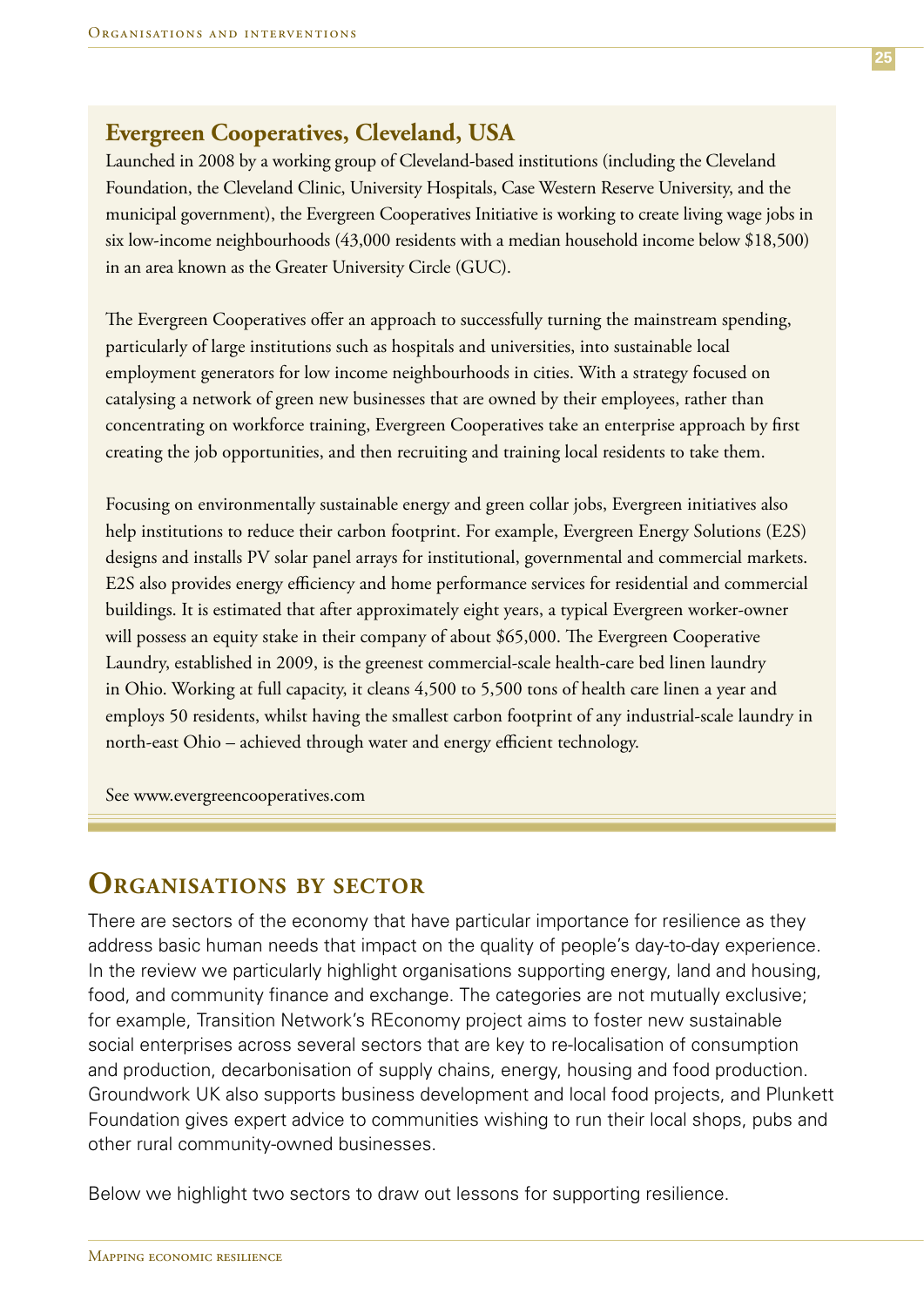#### **Table 1**

The Community Land Trust (CLT) Fund 'funding chain' provides funding that is intended to grow and develop with projects.

|                                      | <b>Feasibility fund</b>                                                                       | <b>Technical</b><br>assistance                                                                                                                                                                                                                                                            | <b>Pre-development</b>                                                                                                                                                                                                                    | <b>Development</b><br>finance                                                                                                                                                                                                   |
|--------------------------------------|-----------------------------------------------------------------------------------------------|-------------------------------------------------------------------------------------------------------------------------------------------------------------------------------------------------------------------------------------------------------------------------------------------|-------------------------------------------------------------------------------------------------------------------------------------------------------------------------------------------------------------------------------------------|---------------------------------------------------------------------------------------------------------------------------------------------------------------------------------------------------------------------------------|
| <b>Summary</b>                       | One day of support<br>to help you scope a<br>project                                          | A small grant to<br>fund initial costs                                                                                                                                                                                                                                                    | Funding your<br>project prior to<br>planning permission                                                                                                                                                                                   | Funding the costs<br>of construction                                                                                                                                                                                            |
| Who is it for?                       | Community groups<br>keen to tackle<br>affordable housing<br>needs in their<br>community       | Organisations<br>that meet, or are<br>working towards<br>meeting, the legal<br>definition of a CLT<br>and have definite<br>ideas about an<br>affordable housing<br>project but require<br>both additional<br>expertise and small<br>amounts of cash to<br>progress the project<br>further | Organisations that<br>have an outline<br>plan for a housing<br>project but lack<br>funds for pre-<br>development work<br>such as paying<br>for the planning<br>process, appointing<br>architects and<br>conducting site<br>surveys        | Organisations that<br>have a business<br>plan, designated<br>land with planning<br>permission and<br>fully costed plans<br>for an affordable<br>housing project but<br>lack commercial<br>funds to finance the<br>building work |
| <b>What funding is</b><br>available? | One day of<br>guidance and<br>support from<br>an expert in<br>Community Land<br><b>Trusts</b> | Up to £5,000 to<br>buy in professional<br>or technical advice<br>on issues such<br>as community<br>engagement and<br>membership, legal<br>and governance,<br>financial and<br>procurement issues                                                                                          | Up to £4,500 per<br>unit of housing,<br>to fund the costs<br>of working up<br>a development<br>proposal for<br>submission of a<br>planning application,<br>procuring<br>construction and<br>raising further<br>finance for the<br>project | About £30,000 per<br>unit of housing<br>loaned to you, and<br>secured by at least<br>a second charge<br>over the land and<br>buildings                                                                                          |

Source: Community Land Trust Fund (www.cltfund.org.uk/how-to-apply).

### **Land and housing**

In the land and housing sector the Community Land Trust (CLT) Fund provides an interesting model of a 'funding chain' of linked forms of funding that are intended to grow and develop with the projects. Small grants are available for feasibility studies and technical assistance. Quasi-equity is provided for the pre-planning permission phase. Successful projects repay funding with a 25 per cent premium to replenish the fund and to cover the non-repayment by unsuccessful projects. Once the business becomes 'investible', initially by increasing value of the land with planning permission, debt finance can be accessed.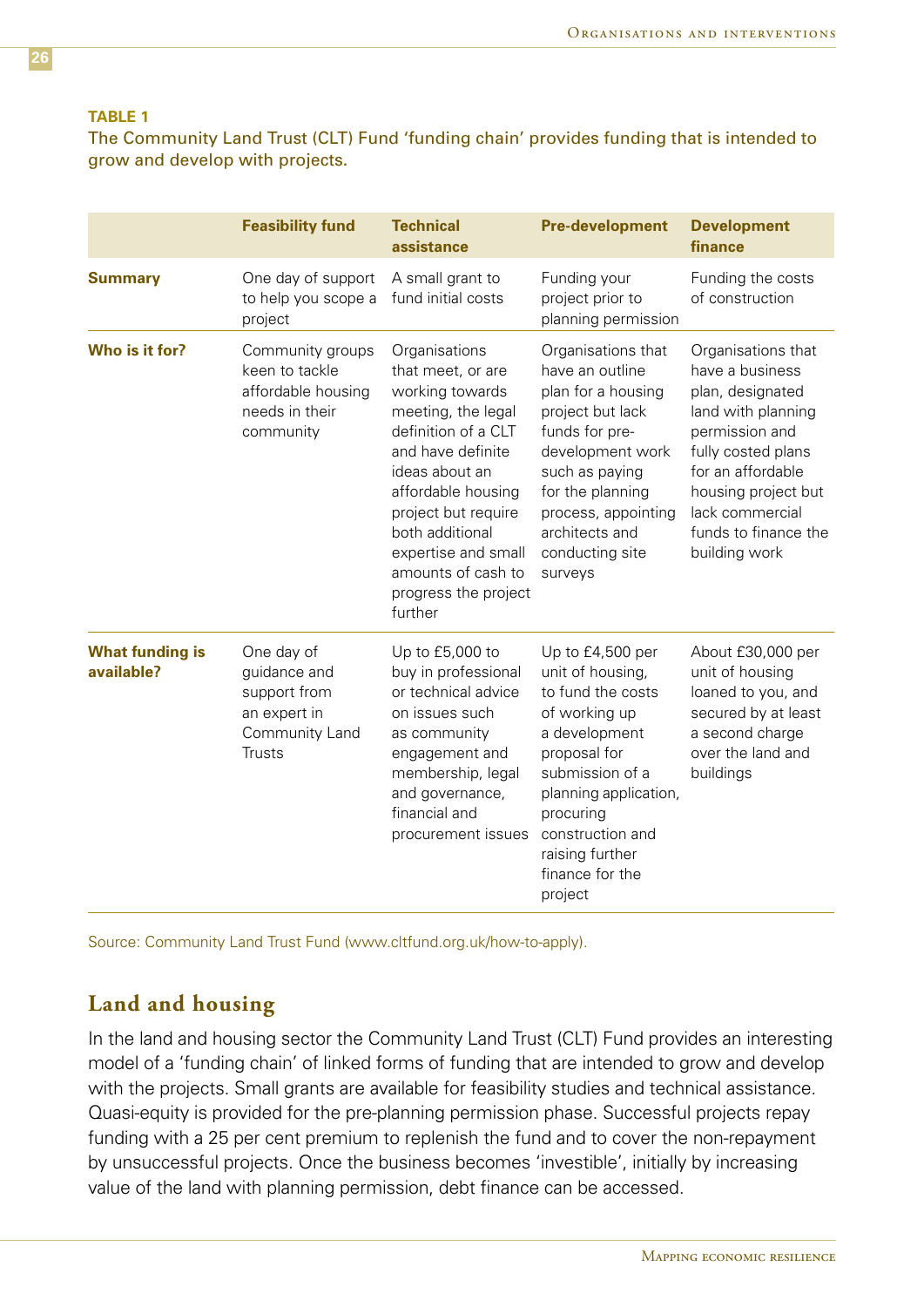### **Finance**

Locally focused financial institutions are a small component of the financial system within the UK in comparison with other nations (Prieg and Greenham 2012). Financial institutions with a specific geographical focus include credit unions, community development financial institutions (CDFIs) and smaller building societies. These types of institution also have explicit social goals rather than being purely profit-maximising businesses. In addition to operating in disadvantaged areas where there is a lack of provision from mainstream banks, these local financial institutions add diversity in the finance system – a key quality of economic resilience – and keep more resources circulating within the local economy. In addition to providers of credit and payment services, there is a growing interest in locally directed equity investment (e.g. community shares), and local currencies (e.g. Brixton pound). There is a growing range of small-scale financial innovations taking place, driven by enabling technologies and entrepreneurial responses to the financial crash of 2008, and chronic underserving of sectors of the economy by the mainstream banking sector (e.g. crowd funding mechanisms such as Buzzbnk).

Locally directed equity investment is often in the form of the issue of shares in industrial and provident societies, which allow a co-operative governance structure (one person, one vote) alongside the ability to pay a financial return in proportion to investment. The primary sector for these has been renewable energy production with examples in Brixton, Bath, Totnes and Lewes amongst others. The Co-op has also set up the Community Shares Fund to provide bridging loans and underwriting for community share issues.

### **Implications**

What emerges from this is that there are two complementary but distinct ways in which a financial system focused grant programme could seek to address building local economic resilience:

- $\equiv$  First, by directly building the capacity of local financial institutions broadly defined to include new models such as peer-to-peer lending, local currencies and mutual exchange mechanisms, community share issues, as well as credit institutions such as CDFIs and credit unions.
- $\equiv$  Second, by developing support for certain specific sectors that are considered key to building local economic resilience (and by implication, national economic resilience too). Obvious candidates are energy, food, land and housing, and potentially transport and social care. There is an emerging field of social entrepreneurship in these sectors, and all will require patient capital and building of skills and capacity around financial management, developing investible business models and corporate governance.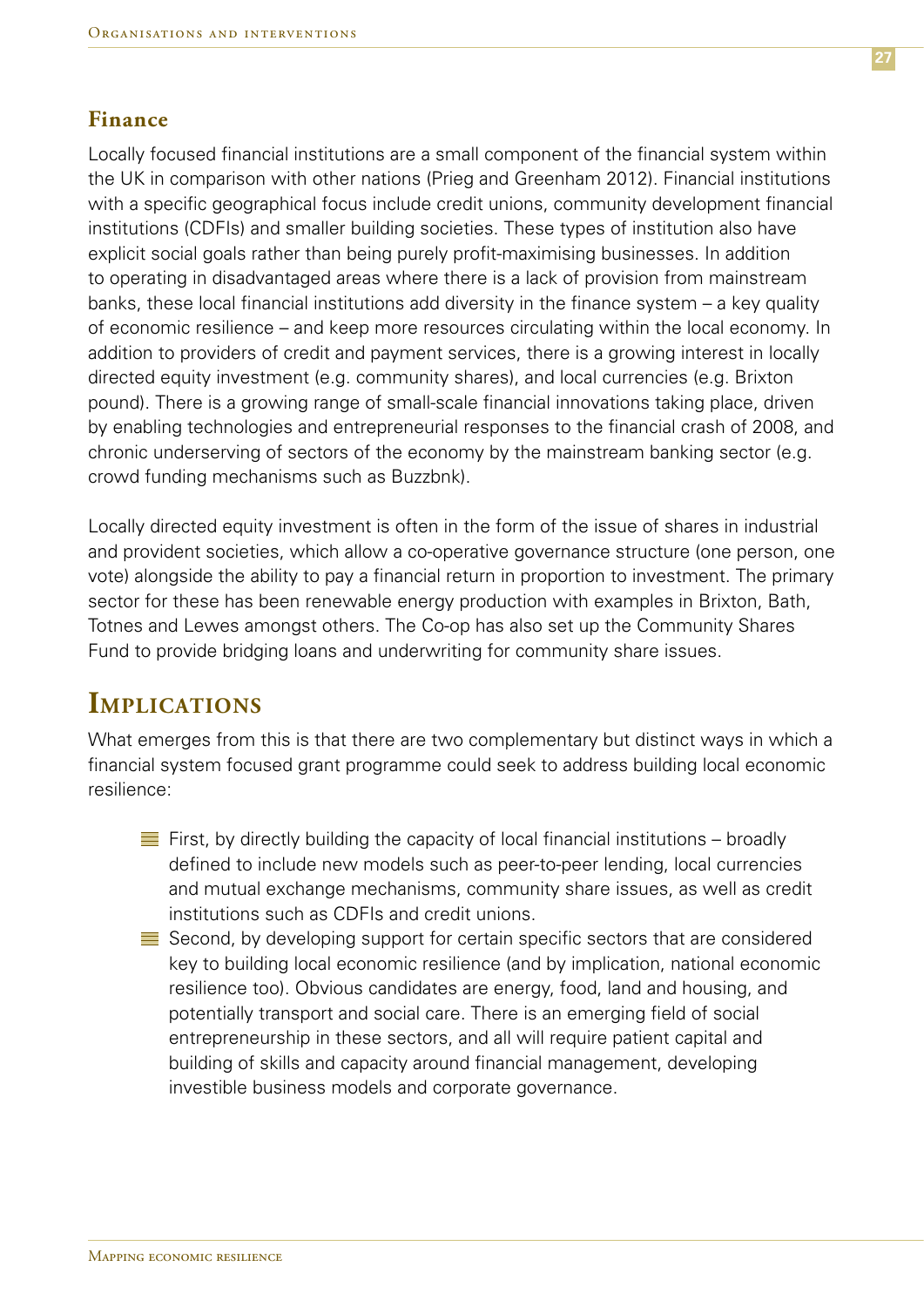## 4 **Conclusions and recommendations**

### Summary

In this section we draw together the findings of the review of literature and interventions to identify some key considerations for developing an effective grant programme centred on economic resilience.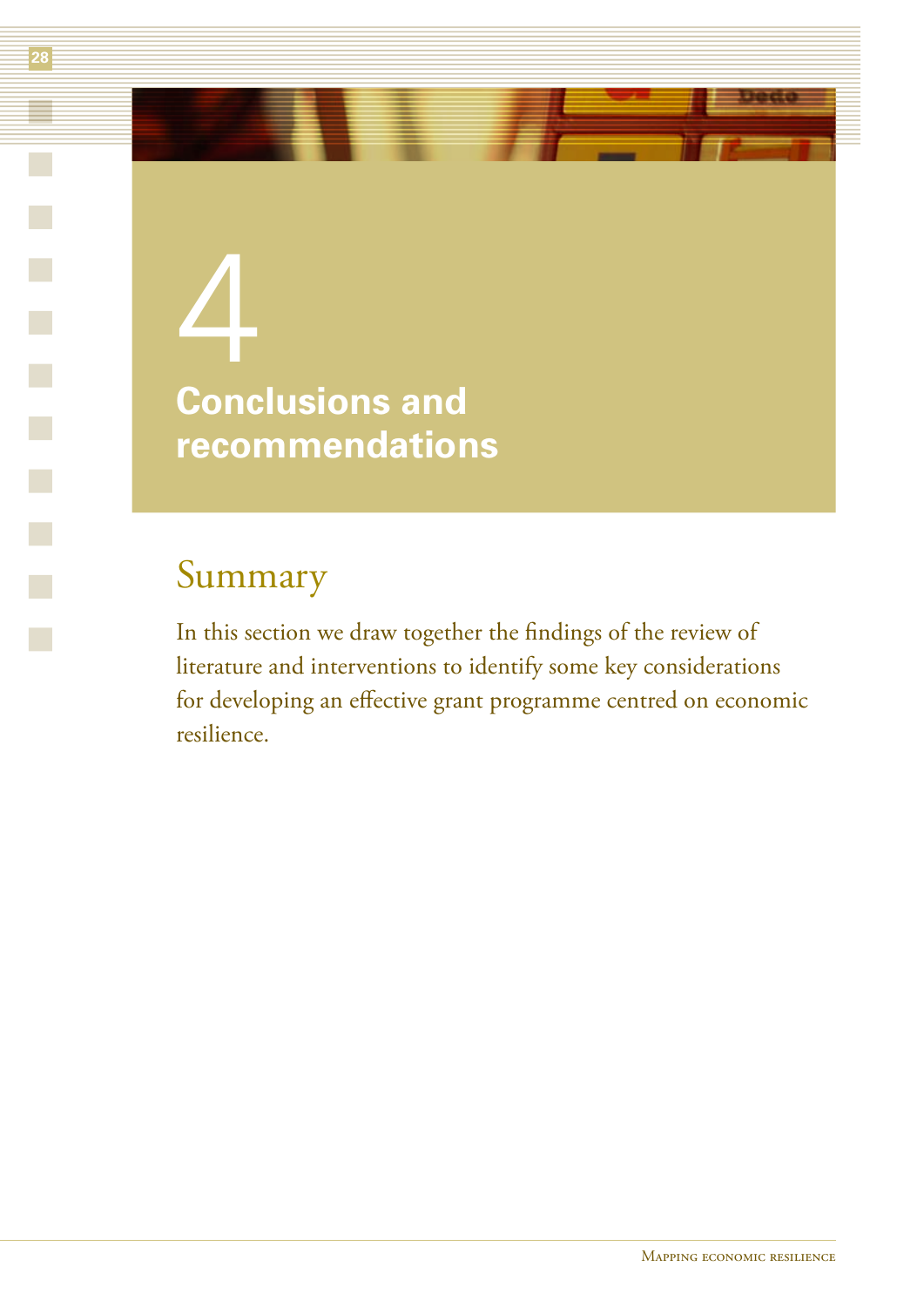### **Defining economic resilience**

Resilience is an increasingly popular term that has been applied across many academic disciplines, although it is applied using a number of different definitions. Within the programme it is important to define the term for the purpose of supporting the building of resilient economies in the UK.

The literature also suggests that care needs to be taken when using the concept of resilience to make explicit any hidden assumptions or value judgements that underlie the application of resilience. Such hidden values are more likely with the simple 'rebounding to equilibrium' conceptions, as they fail to question the social and ecological qualities of the equilibrium state we are expected to rebound to.

The adaptive definition of resilience, therefore, better serves the purposes of an organisation seeking to support social justice. We recommend the following definition of economic resilience:

Economic resilience is the capacity of an economic system to adapt in response to both short-term shocks and long-term changes in ecological, social and economic conditions while supporting the community to thrive within fair ecological limits. It requires the ability to:

- $\equiv$  absorb shocks and retain basic system functionality;
- $\equiv$  self-organise (social institutions and networks);
- $\equiv$  innovate and learn in response to disturbances.

### **Mapping key organisations and interventions**

The mapping exercise identified five strategies to build economic resilience that could be applied across a variety of intervention points (see Figure 4, page 22). Our analysis identifies two complementary but distinct ways in which a financial system focused grant programme could seek to address building local economic resilience:

- $\equiv$  First, by directly building the capacity of local financial institutions broadly defined to include new models such as peer-to-peer lending, local currencies and mutual exchange mechanisms, community share issues, as well as credit institutions such as CDFIs and credit unions.
- $\equiv$  Second, by developing support for certain specific sectors that are considered key to building local economic resilience (and by implication, national economic resilience too). Obvious candidates are energy, food, land and housing, and potentially transport and social care. There is an emerging field of social entrepreneurship in these sectors, and all will require patient capital and building of skills and capacity around financial management, developing investible business models and corporate governance.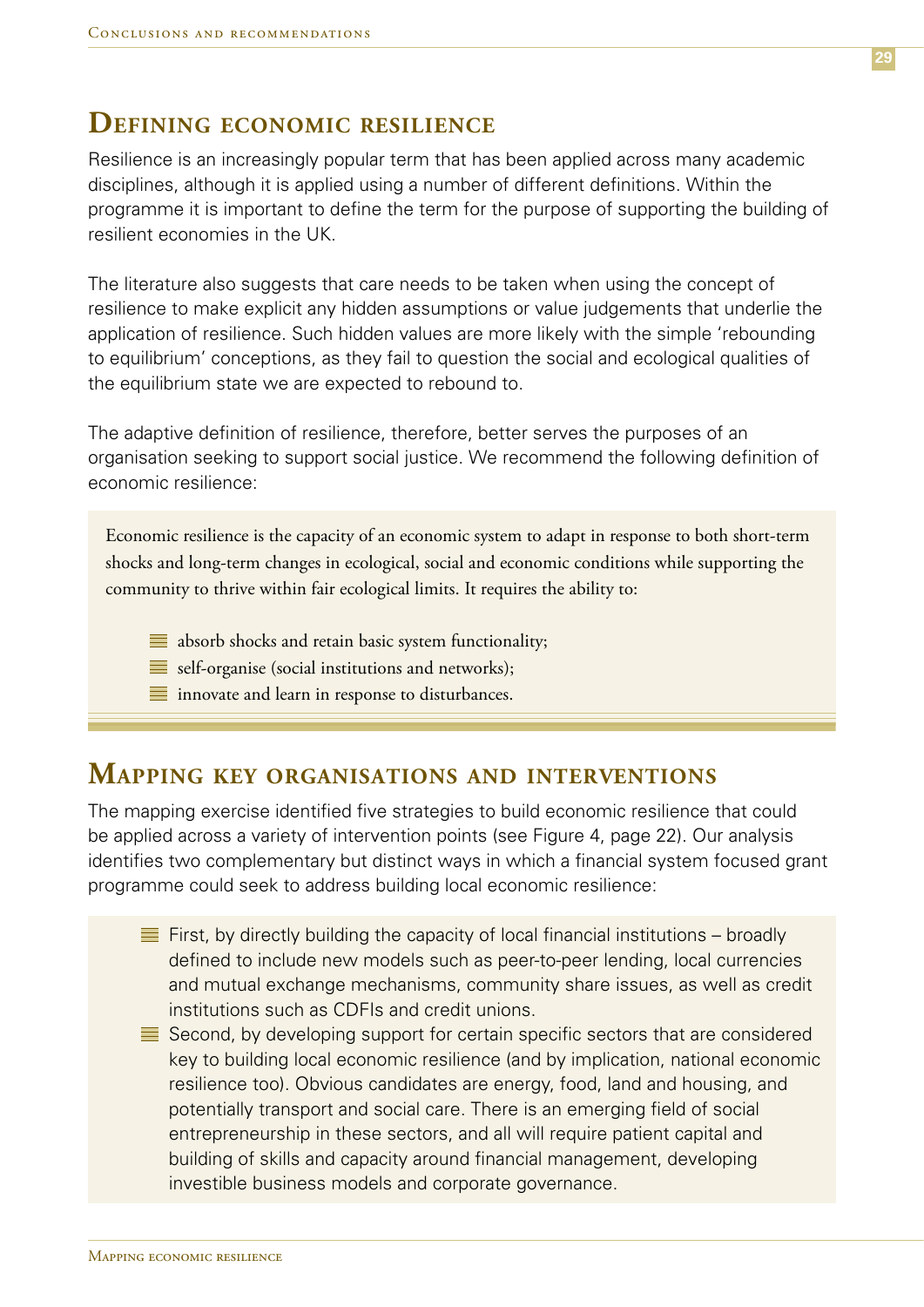It would be necessary to scope this further by examining the 'funding chain' in each sector to identify specific blockages or barriers, as the financial dynamics and business models in each sector can differ markedly. The institutional arrangements, governance, and financing for Community Land Trusts, for example, are very different from local food co-operatives. This would ideally involve developing a theory of change for the intervention that would make explicit the logical links between an intervention and its likely impact on economic resilience.

### **Potential themes for priority intervention**

To augment our own analysis, and to provide further detail on the two areas of support suggested above, we spoke on a confidential basis with a number of resilience experts engaged both in theory and practice to see if any themes emerged about where interventions would have most impact in supporting economic resilience. The identity of Friends Provident Foundation and the reason for the research were not disclosed. The themes that emerged were as follows:

### **Theme 1: Funding for early stage development to support innovation and pilot case studies**

There will probably always be seen to be a shortage of capital for social enterprise and funding for social provision. However, several people emphasised that the emerging fields of community enterprises were facing particular challenges in this respect. The answer is not necessarily grant funding; there is also a need for patient capital, such as zero or low interest revolving loan funds, and for forms of risk capital, or quasi-equity.

"We have been repeatedly told that by far the greatest barrier to community-led regeneration activity is the lack of available finance to support the very early stage development of project ideas"

"to find a different quality of money – between gift and grants and debt finance. So a form of 'co-operative capital'"

"at risk development grants, to be repaid only if the business gets going"

"there is nothing like actual examples that initiative-specific funding can create"

### **Theme 2: Co-ordinated advice, knowledge and support**

We identified in the mapping exercise that support networks are an important part of fostering local innovation and spreading good practice and knowledge. There is scope for partnerships between place-based funders and other agencies, with national support organisations and funders that act at the national level.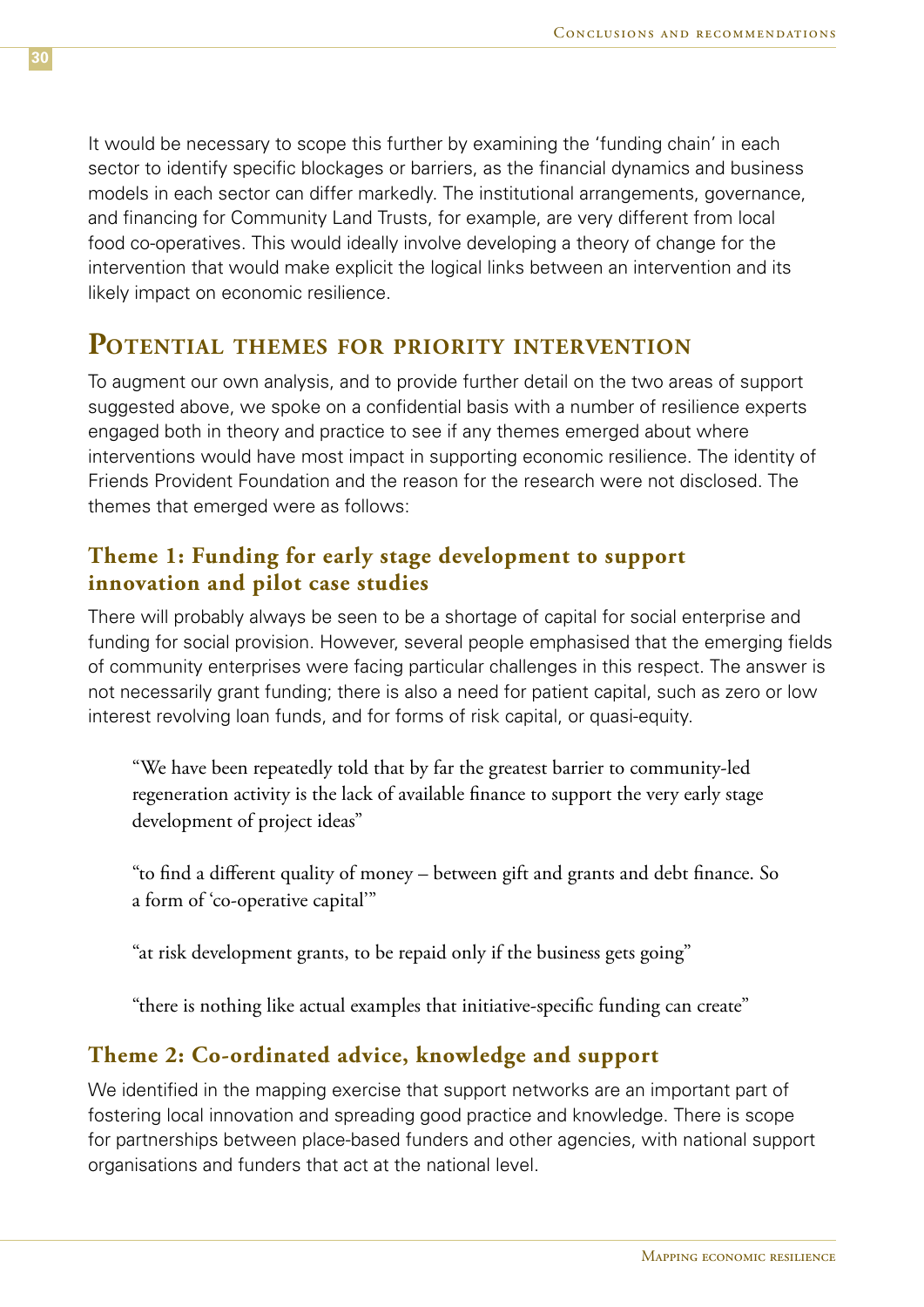Although there are already organisations that seek to support social enterprise (e.g. ClearlySO, UnLtd) these are generally not linking together the ecological with the social imperatives.

Furthermore, as in the case of tailored funding to specific sectors, there are support organisations that focus on sector-specific advice and support. However, despite the existence of some organisations in this space, there does still appear to be a gap in comprehensive co-ordination of support for organisations, individuals and communities who are working with the framework of resilience, and this would also be an area worthy of some further detailed scoping research.

"a central point, run by community enterprises, where would-be entrepreneurs could get a clear overall picture of what advice, funding, support, mentoring etc. is available to them"

"a funded peer-to-peer mentoring programme – e.g. a whole day seminar every month for all the communities asking for help/support in learning from what they've done"

"a budget for individual initiatives that would allow them to draw down a selection of training that they feel would be useful from a menu of training options"

### **Theme 3: Bringing different interventions together**

One of the intervention points identified in the mapping exercise was the co-ordination of a number of different activities and strategies in the same locality, into a comprehensive approach to demonstrating how to build economic resilience. This is an area that we believe has little support, perhaps because it is not an easy thing to do.

Examples of partnerships between local governments, public agencies, NGOs and businesses are emerging that might offer lessons for how to create local 'resilience coalitions' that all work within a shared vision and conceptual framework to leverage each other's activities to maximise their impact in a locality. The Evergreen Co-operatives case study is relevant here, as is Lambeth Council's 'co-operative council' strategy,<sup>8</sup> and Haringey's Carbon Commission.

"an integrated programme of community-led activity that addresses all the aspects of a new local economy"

"the whole pipeline of activity from identifying the enterprise opportunities, inspiring new entrepreneurs, supporting them as they develop and giving them access to the right investment"

"Local communities need a kind of 'bank manager' who can tell them about IPS, CSA, community investment schemes, local currencies, crowd funding, asset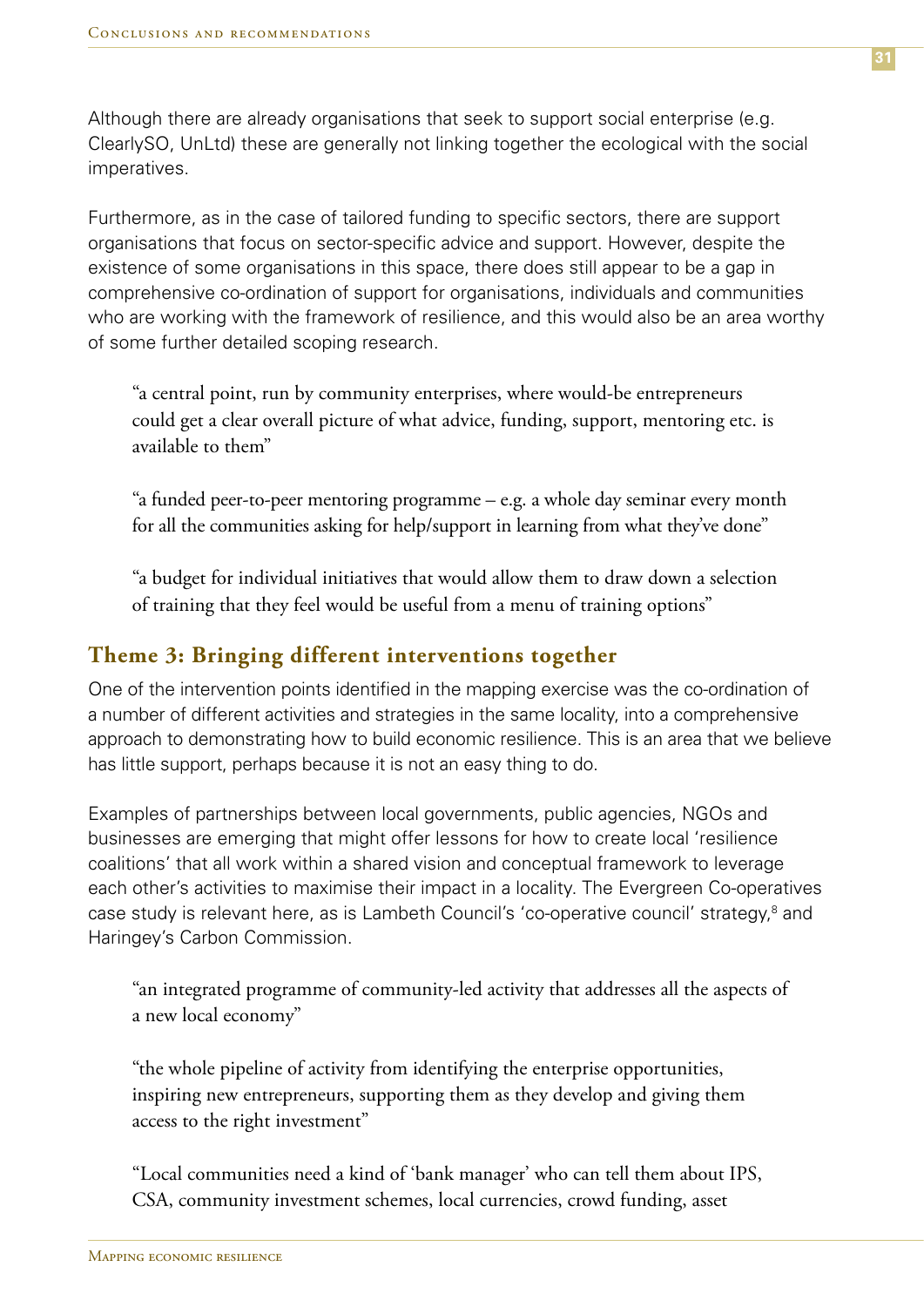transfers, meanwhile leases, social impact bonds, impact investors, lending circles, barter schemes, timebanks, ethical banks, credit unions, barter cards, reciprocal trading schemes, mutual credit network … if every community had easy access to this information it would supercharge the transition."

### **Concluding remarks**

The concept of resilience offers a useful framework for addressing economic, social and environmental issues in a systemic way. It is compatible with the overall approach of Friends Provident Foundation in that:

- **If is a framework that seeks to address the causes of problems** by improving the qualities of the economic system.
- The **centrality of the financial system** to much economic activity makes this an effective intervention point to build resilience.
- $\equiv$  Two of the most important qualities of resilient systems are diversity and adaptability, and this **encourages pioneering solutions** to the question of the 'right use of money'.

In addition to further research and discussion on the themes set out above, it would be useful to develop a theory of change in the context of this economic resilience framework to specifically explore the relationship between the macro and micro strands of the programme.

There is the potential for conflict between the macro and micro approaches, and it would be beneficial to test the consistency of assumptions, approaches and conclusions. For example the macro strand (City/industry) includes activity that will engage large corporate bodies in the process of building more resilient economies in the UK. While large corporates and other organisations can arguably be effective agents of change to deliver impact, for example on carbon emissions at scale, their potential to contribute to local economic resilience is more complex. Engagement with City and national/global businesses would need to take account of the negative impact that large corporates can have on local economic resilience by increasing the outflow of money, reducing diversity of enterprises and concentrating ownership and governance away from local communities. nef's work has consistently shown that local economic development driven by communities, particularly in disadvantaged areas, requires the retention of wealth in the local economy to reinvest back into the area.

Another potential conflict is between resilience and economic growth; interventions that can increase gross domestic product (GDP) can and often do conflict with other objectives, such as reducing inequalities and building social and ecological resilience. There needs to be a careful distinction between means and ends. If the goal is economic resilience, then GDP growth might be the means to that end, but never the end in itself.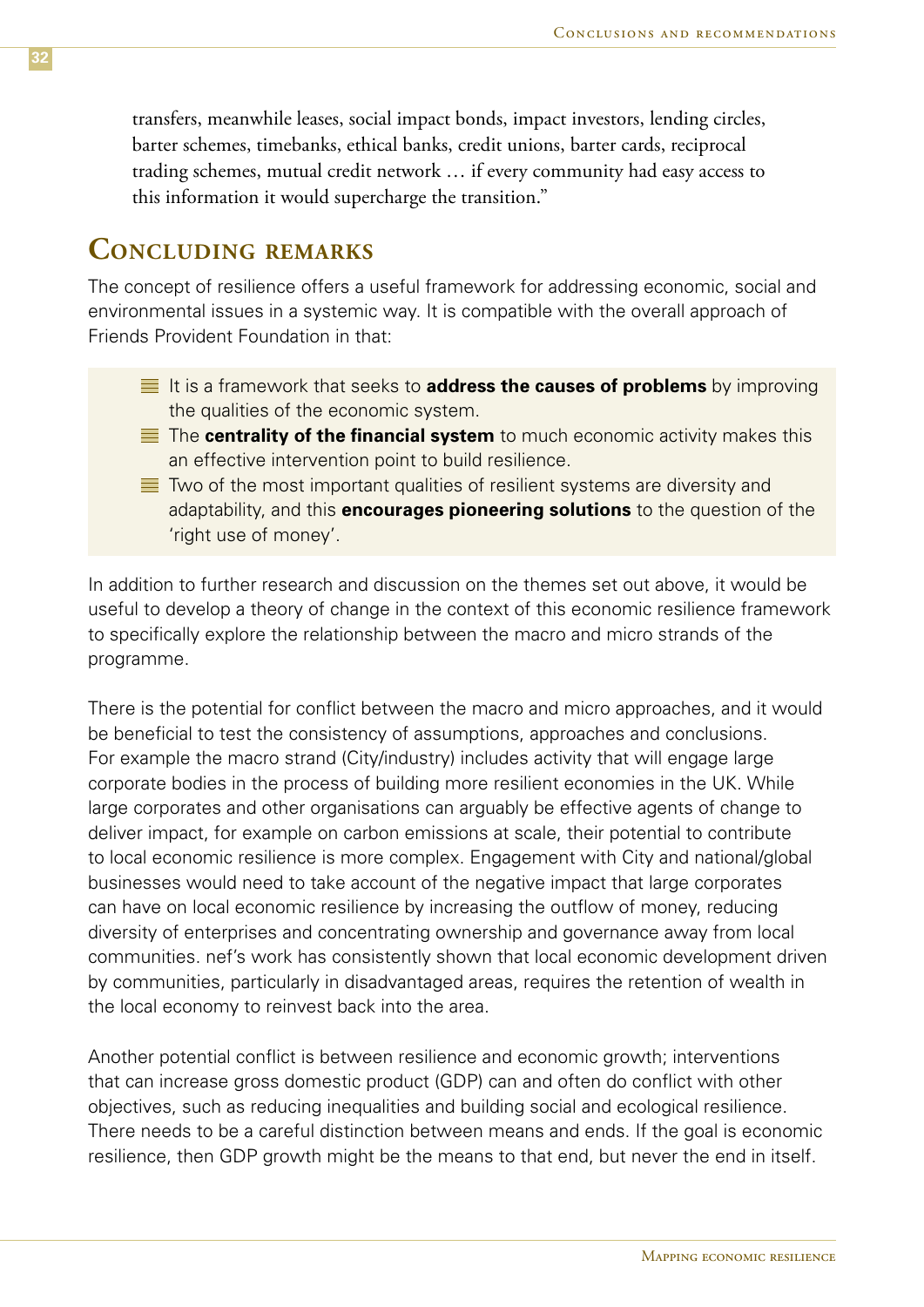### **Notes**

- 1 For example, Dynamic Stochastic General Equilibrium (DGSE) models attempt to forecast changes in macroeconomic variables based on principles of how individual agents such as households and firms interrelate with one another. The impact of external shocks to the system, such as technological change or fluctuations in energy prices, can be examined under the assumption that the system will tend back towards equilibrium.
- 2 REalliance refers to the term 'social-ecological resilience' (www.realliance.org.uk).
- 3 Transition Network is an international network of over 1,000 community-led initiatives to respond to the challenges of climate change, resource constraints and economic insecurity (www.transitionnetwork.org).
- 4 This is depicted graphically in the literature review that accompanies this report.
- 5 Adapted from Lewis and Conaty's (2013) seven principles of resilience in discussing a transition to a steady state.
- 6 Adapted from the sustainable enterprising communities framework developed by nef as part of an action research programme working with 13 communities in the East Midlands from 2003–07. See also www.pluggingtheleaks.org.uk.
- 7 Big Society Capital recently released an outcomes matrix developed to signal the types of change they are seeking to support, which, importantly for economic resilience, includes well-being, learning, employment, assets and influence and participation (www.bigsocietycapital.com/outcomes-matrix).
- 8 Lambeth released a White Paper outlining their Co-operative Council Strategy in 2010 (www.lambeth.gov.uk/NR/rdonlyres/CA6C2E2F-33E4-48CE-82C1- D7E0E82EEF9E/0/CooperativeCouncilWhitePaper.pdf).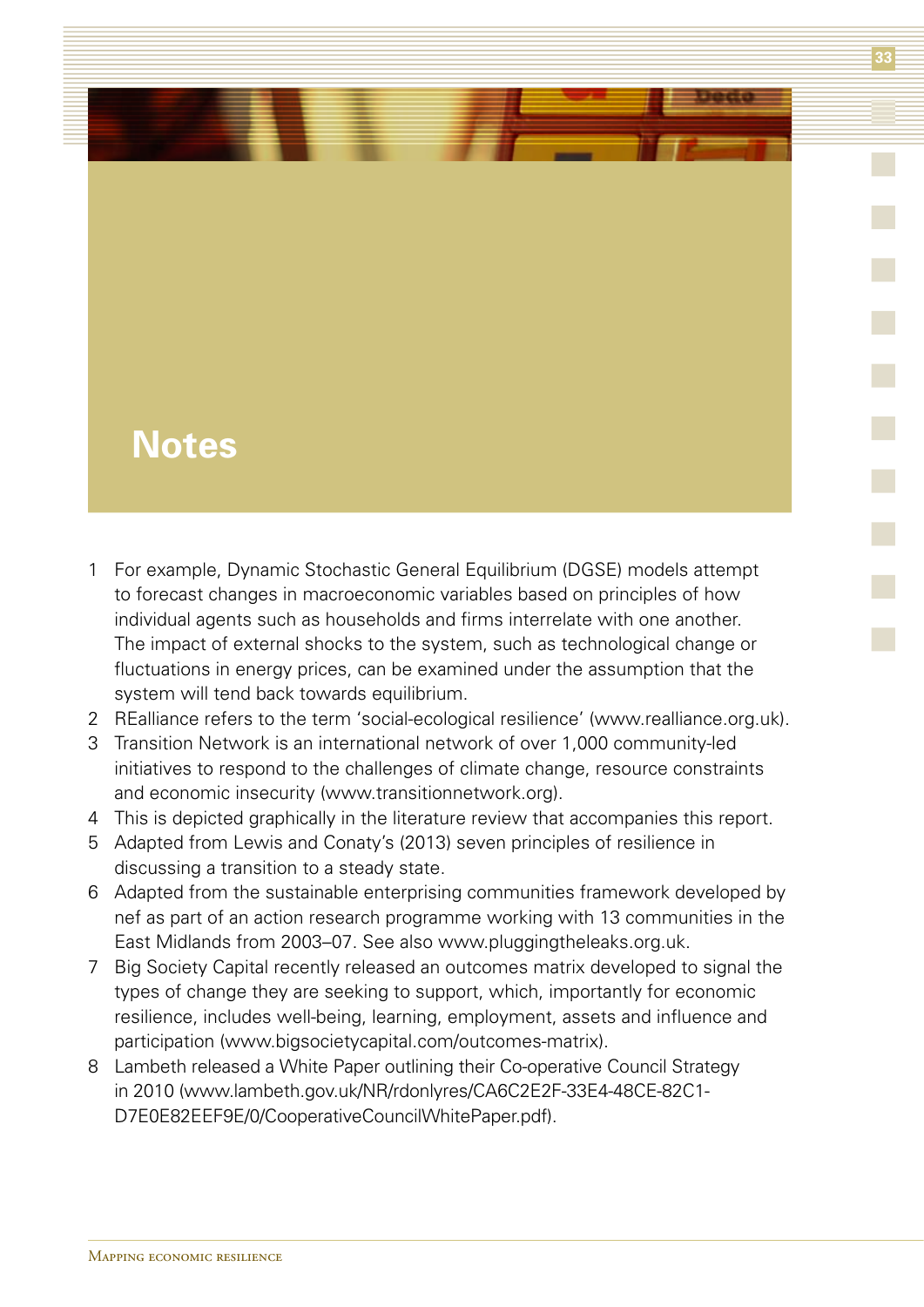### **References**

- Abdallah, S., Thompson, S., Michaelson, J., Marks, N. and Steuer, N. (2009) *The (un)Happy Planet Index* 2.0, London: nef.
- Adger, N., Brooks, N., Bentham, G., Agnew, M. and Eriksen, S. (2004) *New Indicators for Vulnerability and Adaptive Capacity: Technical report 7*, Norwich: Tyndall Centre for Climate Change Research.
- Bartley, M. (2008) *Capability and Resilience: Beating the odds*, London: ESRC.
- Cox, E. (2008, revised 2012) *Outcomes Framework: New sustainable local economy*, London: nef.
- Cox, E. and Sherlock, J. (2012) *The Haringey Carbon Commission Report: A sustainable new economy*, London: nef.
- Deci, E. and Ryan, R. (2000) 'The "what" and "why" of goal pursuits: Human needs and the self-determination of behaviour', *Psychological Inquiry*, 11: 227–68.
- Edwards, R., Franklin, J. and Holland, J. (2003) 'Families and social capital: Exploring the issues', Families & Social Capital ESRC Research Group Working Paper No. 1, London South Bank University.
- Grouzet, F., Kasser, T., Ahuvia, A., Dols, J., Kim, Y., Lau, S., Ryan, R., Saunders, S., Schmuck, P. and Sheldon, K. (2005) 'The structure of goal contents across 15 countries', *Journal of Personality and Social Psychology*, 89: 800–16.
- Hodgson, J. and Hopkins, R. (eds) (2010) *Transition in Action: Totnes and District 2030 – An energy descent action plan*, Totnes: Transition Town Totnes.
- Holling, C.S. (1973) 'Resilience and stability of ecological systems', A*nnual Review of Ecology and Systematics*, 4: 1–23.
- Hopkins, R. (2010) 'Localisation and resilience at the local level: The case of Transition Town Totnes (Devon, UK)', Ph.D. thesis, Plymouth University.

 $\mathcal{L}$  . The set of  $\mathcal{L}$